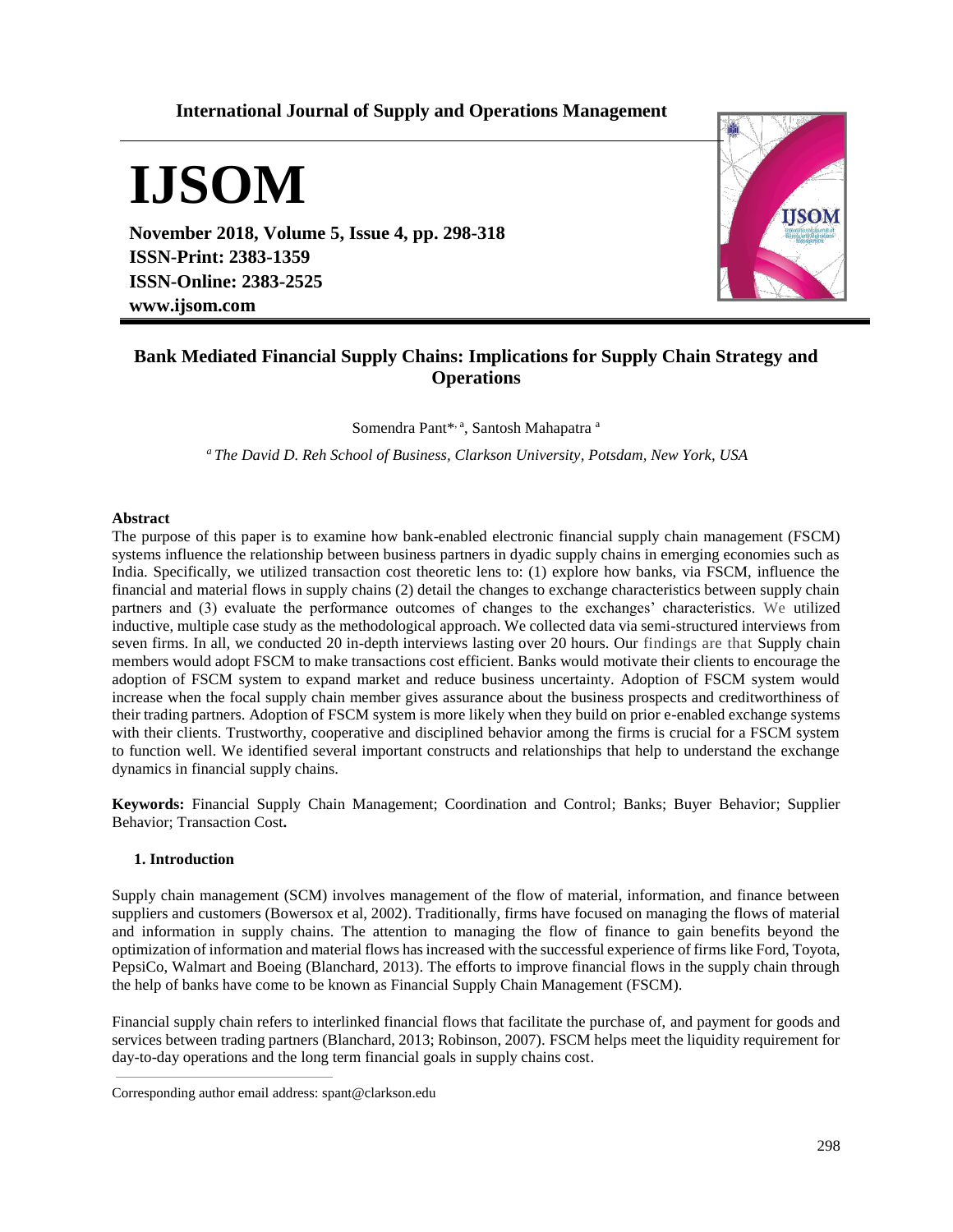*Bank Mediated Financial Supply Chains: Implications for ...*



**Figure 1.** Key elements of financial supply chain



**Figure 2.** Relationships in financial supply chains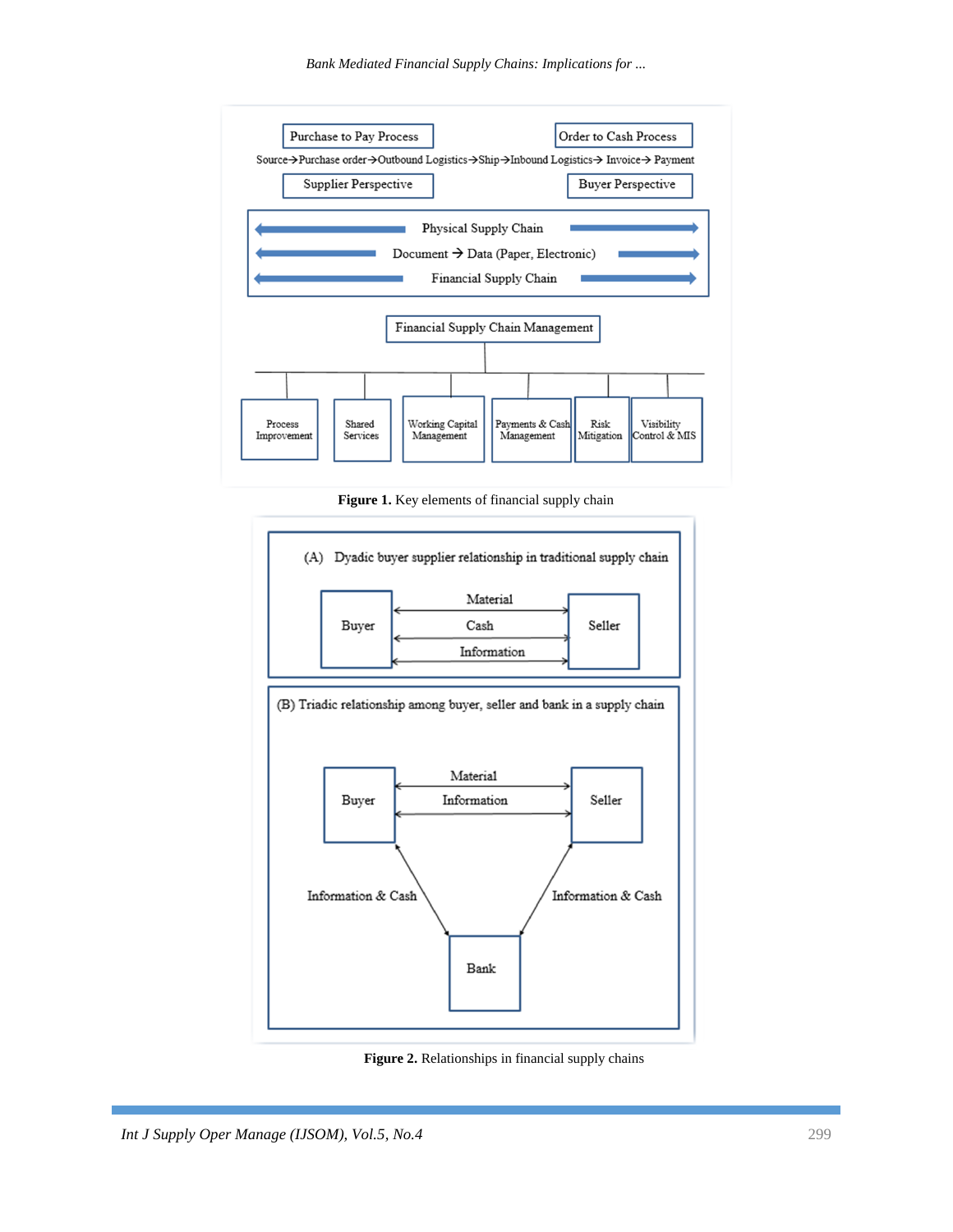Banks through FSCM are able to influence the exchange relationship and supply chain structure for greater efficiency and effectiveness. The above perspective is resonated by HSBC, a prominent international bank (refer to Figure 1). Apparently, the IT-enabled financial and physical flows aids in Supply Chain Process Improvement, Working Capital Management, Risk Mitigation, and other similar cases. The close relationship between physical flows and financial flows allows banks to play an active role in influencing the exchanges between the buyer and seller (refer to Figure 2).

Routing information through banks increases the volume and velocity of business as compared to traditional supply chains because banks are able to infuse higher liquidity into the system. To illustrate, in the traditional arrangement, banks selectively finance a manufacturer's distributors by way of short term (working capital) financing. Banks would assess the risk of each distributor and thereby make a decision on whether to finance or not finance them. What changes under FSCM is that banks finance working capital requirement of a manufacturer's distributor on the strength of the bank's relationship with the manufacturer. This results in bank's financing smaller distributors, which in turn increases liquidity in their supply chain, and consequently results in higher production and sales for the manufacturer. Also due to the digitization of documents, there is an increase in the volume of finance in supply chains, and the speed of transactions.

Despite the increased adoption of FSCM, not much empirical investigation has been done to understand its strategic and operational implications. Our study aims to address this shortfall. Given the novelty of the topic, and difficulty in disentangling the boundaries between the FSCM operations (i.e., the phenomenon) and their operational context (Yin, 2013, p. 13), we adopted exploratory case research as the methodological approach. We conducted our investigation in light of the FSCM experience of multiple Indian firms. Our selection of the Indian context was motivated by: a) India is a highly populous, fast growing economy (the growth rate of GDP has been over 7% in the last few years) with a big, diverse market that requires both domestic and international corporates such as Toyota, Suzuki, Nissan, BMW, Walmart, Tata and P&G to transact with both large and small size businesses; b) India is world's largest democracy with a highly decontrolled economic system; c) Indian banks play an important role in facilitating this fast growth in economy; and d) the emerging nature of Indian economy presents opportunities to understand the transformational dynamic in supply chains in terms of how FSCM structures, arrangements, and strategies affect buyer supplier relationships.

Given the fact that the direct effects of FSCM are on exchanges between buyers, sellers, and the bank, we utilize a transaction cost theoretic (TCT) lens to interpret, understand and explain the strategic and operational implications of FSCM. Further, we analyse and theorize how FSCM could impact the strategic competitive advantages of supplier, customer and banks. Thus, our research endeavours to answer the following questions:

RQ1: How are the costs, benefits, and risks in buyer-supplier exchanges affected by the implementation of FSCM? RQ2: What roles do banks play in altering traditional dyadic buyer-seller relationships in supply chains?

These questions are important because banks, through FSCM, do much more than facilitating financial flows in the supply chains. In some cases, they alter the very basis on which buyers and sellers use to conduct business by providing finances to smaller partners while assuming the business risks that large companies in a dyadic supply chain traditionally bear. It is important to assess the implications of such triadic interactions among bank, buyer and supplier in varied types of operating and business contexts.

To address the research questions identified above, we use the research framework depicted in Figure 3 that considers transaction cost theoretic (TCT) perspective. The framework allows us to explore how bank-initiated FSCM practices influence the material, information and financial flows and exchange coordination practices that in turn affect the operational, financial and relational outcomes and buyer and supplier side market structure.

The rest of the paper is organized as follows: in the next section we review literature related to FSCM. This is followed by a discussion of research and data collection methodologies. In the subsequent sections, we analyze and compare our case studies and offer testable propositions for theory building. We conclude the paper with a discussion of our main findings, limitations and directions for future research.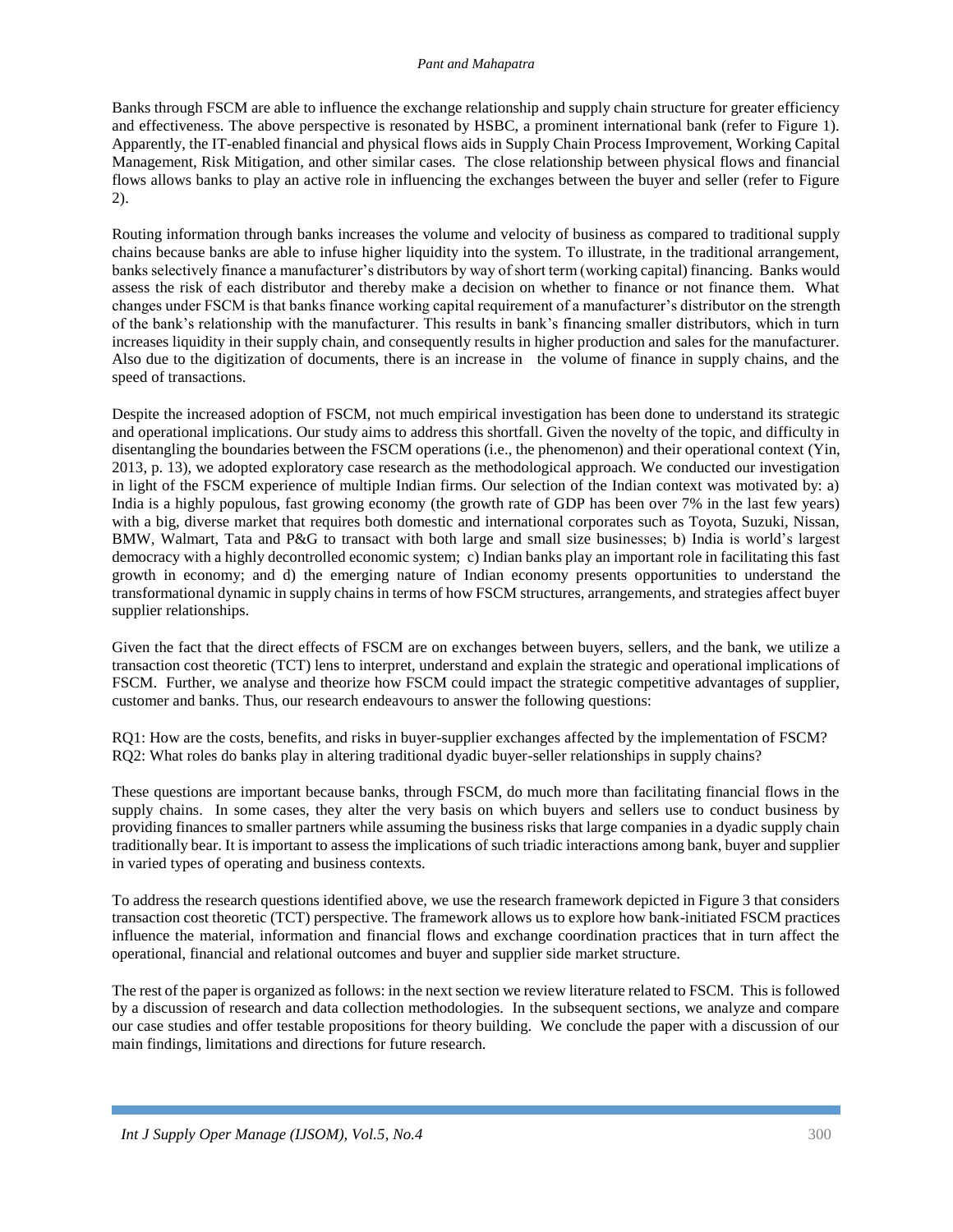## FSCM system

• Motivations for adopting and implementing FSCM tools and facilities

Exchange characteristics Flows: material,

- information, finance
- Attributes: investments, uncertainty, complexity
- Coordination mechanism

## **Outcomes**

- Operational
- Financial
- Relationship
- Structural (i.e.,
- consolidation or fragmentation in supply chain)
- **Figure 3**. The research framework

## **2. Literature review**

FSCM deals with the management of financial flows in supply chains. We therefore build on the supply chain finance (SCF) literature that relates to this study. This stream of literature has had its main focus on financial implications of inventory management in supply chains (e.g., Pfohl & Gomm, 2009; Gelsomino, et al., 2016). The dynamics of bankintervened financial flows in supply chains is relatively less studied (Gelsomino et al., 2016). Out of total 119 papers published on SCF in peer reviewed journals between 2000 and 2014, only 5 consider the role of a financial institution in enabling and facilitating financial supply chains (Gelsomino et al., 2016). Our study contributes to the latter stream of research by investigating how banks influence the flows, exchange characteristics, and structure and performance in supply chains.

Past studies (e.g., Wuttke et al 2013b; More & Basu 2013; Lorentz et al, 2016, Nobanee et al, 2017, Hugos, 2018) have defined SCF in varied ways although there is much similarity across the definitions. Based on these past definitions, we use the following definition throughout the course of the paper: "SCF is a bank-initiated innovative MIS (management information system) that bridges the bank and capital constrained firms in the supply chain, reduces the supply and demand mismatch risk in the financial flow, and creates value for capital constrained supply chain partners".

Among the few studies that examined bank's influence on supply chain relationships, Fairchild (2005) explored the role of matching financial flows with information and material flows in improving efficiency in financial services industry. Silvestro and Lustrato (2014) explored the role of banks in enabling financial and physical supply chain integration. The authors observed that banks facilitate coordination, collaboration, information sharing, and information visibility. However, this study is largely exploratory and focused on the benefits to buyers and sellers of a bank-mediated FSCM system. Our study takes a step further and provides theoretical insights into why the banks' role is critical in FSCM. Wuttke et al (2013a, 2013b) explored the FSCM adoption dynamic in firms. Blackman et al (2013) explored how the financial performance in the global supply chain of a focal firm can be improved by integrating the information, material and financial flows. While the aforementioned studies examined the FSCM issues from a focal firm's perspective, our study focuses on how banks through FSCM transform the dyadic exchange dynamic in supply chains.

FSCM brings in several benefits in the supply chain: lower cost of capital between different players in the supply chain (Lamoureux & Evans, 2011); adequate access to working capital (Pfol & Gomm, 2009); decreased inventories and improved inventory accuracy (Dong et al., 2007; Sari, 2007); decrease in the cash-to-cash cycle for supply chain partners (Grosse-Ruyken et al., 2011); better allocation of risk among the supply chain members (Wuttke et al., 2013a); improved supply chain visibility (Caridi et al., 2010); lower cost of information (Pfohl & Gomm, 2009); accuracy of information on clients (Hofmann, 2005); better risk assessment (Hofmann, 2005); reduced risk of bankruptcy (Klapper, 2006); lower credit risk (Klapper, 2006); better collaboration (Hofmann & Kotzab, 2010); improved collection of receivables (Tanriserver et al., 2012) etc. Apparently, past studies have identified multiple operational and financial benefits that can be realized through FSCM. However, the paths to realize these benefits and the impacts on buyer-supplier relationship have not been analyzed adequately.

Inter-organizational information systems have been noted to be useful to reduce transactions costs by enhancing visibility, communication and trust (Rai et al 2006, Gunasekran et al 2017). FSCM provides an integrated information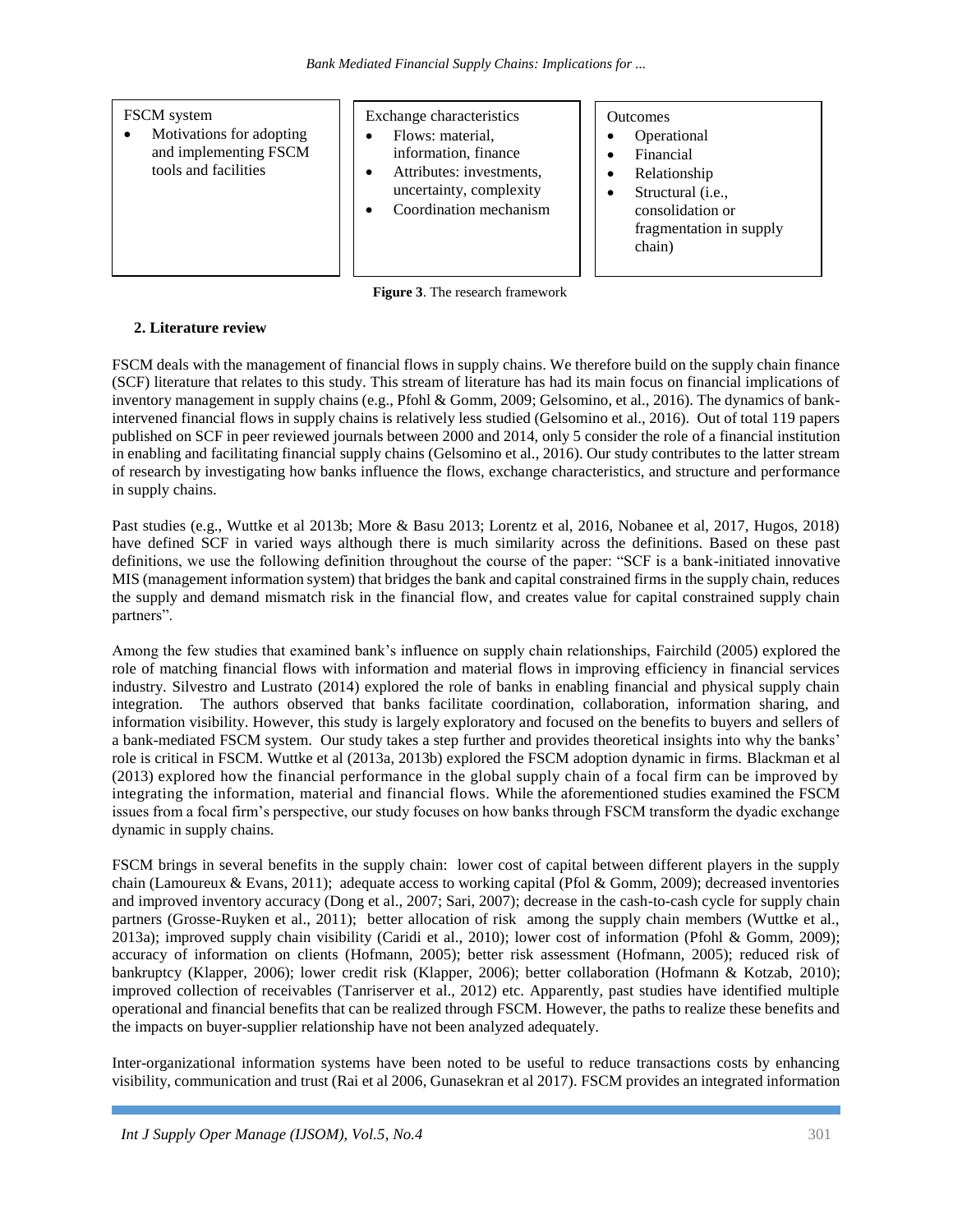#### *Pant and Mahapatra*

system to provide the necessary visibility to coordinate and communicate among bank and supply chain partners. While FSCM's contribution as an enabler of greater objectivity and transparency in the exchanges is understandable, it is difficult to assess if this capability strengthens or weakens the significance of a specific exchange partner. Further, banks' offer of IT-enabled communication and information system could alter the needs for partner specific investments thereby changing the dependence structure. Our study addresses these complex issues by analyzing how the dyadic supply chain relationships are transformed by the banks through FSCM.

We employed the Transaction Cost Theoretic (TCT) lens in our analysis. TCT suggests that organizations can reduce various types of transaction costs (e.g., search costs, price bargaining/negotiation costs and monitoring) by implementing appropriate coordination and control mechanisms that account for frequency and uncertainty of transactions, asset specificity, bounded rationality and opportunism in exchanges (Malone et al, 1987; Konsynski 1993; Gulati & Singh 1998; Kumar & Crook 1999).

#### **3. Research methodology and study design**

Adoption of FSCM practices by corporates is still in a nascent stage in India. Given the fact that manufacturers, suppliers, distributors and banks are still trying to grasp the implications of bank intervened transactions, survey research design would not be as effective as interactive interviews to collect the rich information that is required for our analysis. Accordingly, we utilized inductive, multiple case study as the methodological approach. Although FSCM is subject to triadic influences that are not considered in the TCT framework, consistent with past case methodologists (e.g., Eisenhardt, 1989, p.536; Ketokivi & Choi, year?) recommendation to utilize related theories while conducting case research, we used TCT as a frame of reference while inquiring, analyzing and interpreting the case data.

#### **3.1 Case selection**

In our research team, one of the researchers is an ex-banker from India. He has personal knowledge of the banking operations in India. We selected seven firms, out of which three were banks, which offered the FSCM platforms to the members in the supply chain. We refer to these firms anonymously to maintain confidentiality. With previous banking sector experience, the researcher identified the three banks that represent variations in the FSCM adopting banking sector in India well. We had the largest public sector bank in India (i.e., Alpha), the largest private sector bank in India (i.e., Beta), and a large international bank with operations in India (i.e., Gamma). The banks are distinct in terms of years of operations in India. The diversity among the banks allowed us to account for the likely variations in FSCM arrangements due to banks ownership, age, and business priorities (or client base). With the help of senior level contacts that our ex-banker researcher had, we approached the three banks and explained our research objective via email. We followed this up with a few phone calls. All three banks agreed to participate in the study. One of the banks also agreed to help us connect with their FSCM partners who can represent the buyer and supplier in a supply chain. The organizational units they chose were in the automotive (i.e., A, B, and C) and the textile sectors (i.e., D). This choice was also purposive. The automotive sector is characterized by a high value product and high investment, by both the OEMs and their distributors. The textile sector, on the other hand, is characterized by lower value products and low investment on the part of the distributor. Additionally, the automotive sector in India is concentrated and is characterized by a few dominant sellers who wield considerable influence over distributors. The textile sector, on the other hand, is fragmented. Also, the manufacturer's reliance on distributors is more in the automotive sector and therefore they wield less power. This purposive segmentation of the effect of FSCM on supply chains allowed us to look at FSCM relationships across two very divergent industry segments and their financial and supply chain dynamics. Thus, our research design allows the findings to be generalizable to the broad business contexts of an emerging economy.

#### **3.2 Data collection and analysis**

Open-ended interviews were the primary mode of data collection. The interview protocol used in our investigation is presented in Appendix 1. We complemented interviews with archival data and data from public sources. After obtaining the support of the senior level management personnel in the three banks, we contacted them through a formal email that detailed the purpose of our study. Our initial contacts at the three banks forwarded that email to appropriate personnel in their organizations, with a personal request to help in the study. This resulted in conducting a total of 15 interviews at the three banks that lasted over 15 hours. Alpha, too, connected us with their regional office through which they implement FSCM in one large Indian state. Through this contact, we gathered data at three levels of the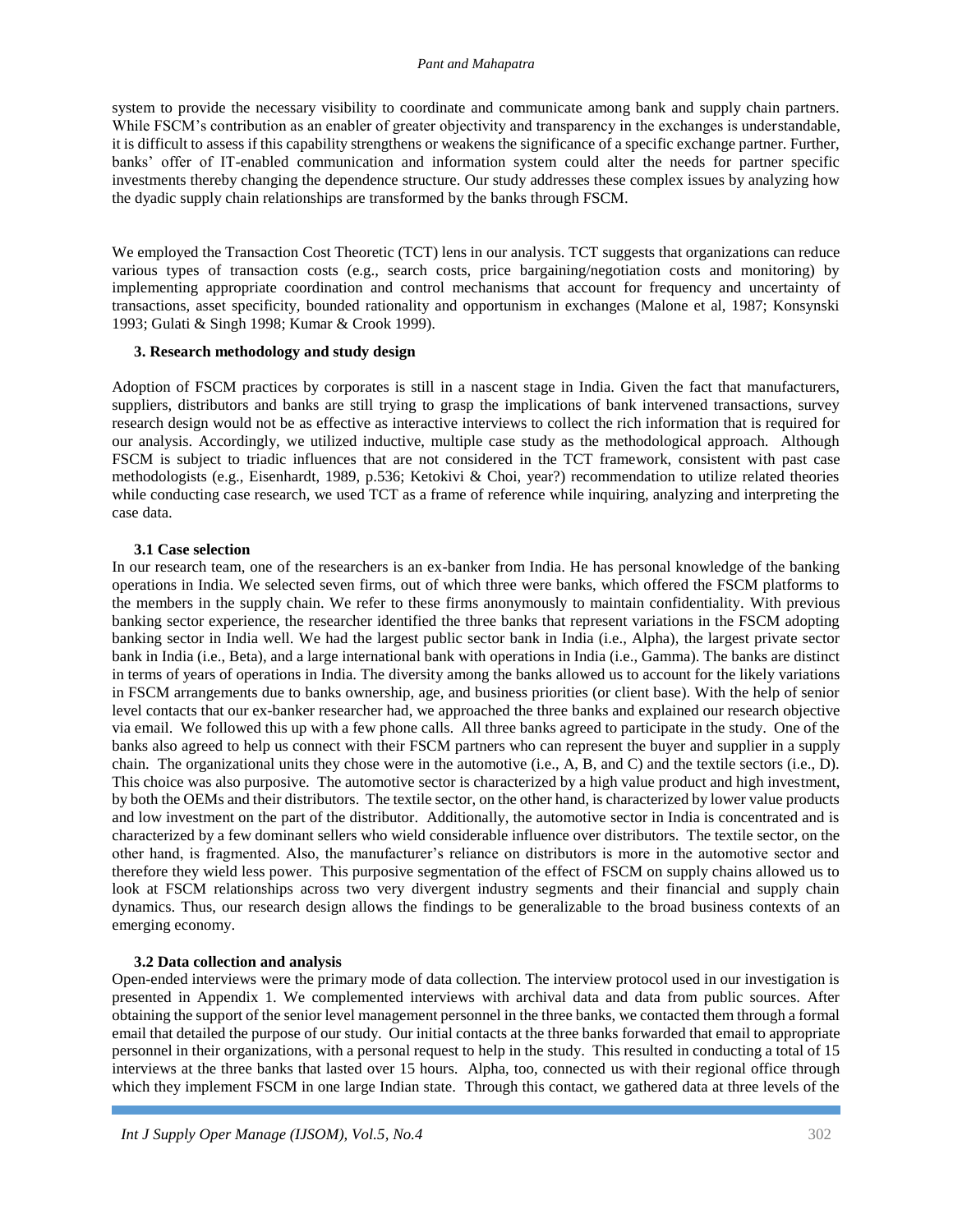bank's FSCM operations and from two of their dealers. The same bank also connected us with two OEMs – both large automotive manufacturers (A and B) so that we could understand their perspective of FSCM. Besides, this bank gave us access to the material used in their presentations to motivate companies to join their FSCM.

Our contacts at Beta allowed us to interview a team of their middle level managers who are overseeing their FSCM practices in India. We were also able to get a detailed white paper on the bank's FSCM. At Gamma, we conducted detailed interview with the person who heads the FSCM in India, and his team, and we were able to study their documentation of FSCM. At the two OEMs, we had detailed interviews with key middle level managers who are in charge of the FSCM at the national level. At the two dealerships, we had detailed interviews with the dealers. Furthermore, they showed us the actual working of the FSCM as it is used to connect to the bank and to OEM's ERP system. In all, we conducted 20 in-depth interviews lasting over 36 hours (refer to Appendix 2 for characteristics of informants and participating firms). Each interview was conducted in English, and, where necessary, in Hindi, which was duly audio taped, transcribed, verified for accuracy, translated into English, analyzed independently by each researcher and then collectively by all members in the research team. Where necessary, further clarifications were obtained through phone calls and e-mails. Involvement of *multiple researchers, multiple informants at multiple levels of FSCM and multiple sources of information* enhanced richness of information and facilitated data triangulation, a key step for eliminating bias in case studies (Barratt et al. 2011). Specifically, having members in the research team with banking experience in India and with no banking experience helped develop a richer understanding of the operational dynamic of FSCM while safeguarding against the bias by the researchers. An overview of the measures undertaken to enhance validity and reliability of research is presented in Table 1.

| <b>Reliability and validity</b><br>criterion                                 | <b>Research phase</b>                                                              |                                                                                                                   |                                                                                                                                  |                                                                                                                                         |  |
|------------------------------------------------------------------------------|------------------------------------------------------------------------------------|-------------------------------------------------------------------------------------------------------------------|----------------------------------------------------------------------------------------------------------------------------------|-----------------------------------------------------------------------------------------------------------------------------------------|--|
|                                                                              | <b>Design</b>                                                                      | <b>Case selection</b>                                                                                             | Data gathering                                                                                                                   | Data analysis                                                                                                                           |  |
| Reliability<br>(repeatability of results)                                    | Develop a case study<br>protocol                                                   | Based on the significance<br>in the financial and<br>manufacturing sector and<br>the need to capture<br>contrasts | A common questionnaire<br>for all informants<br>representing similar<br>functions<br>Data coding or quotes<br>recording          | Involvement of<br>researchers who have not<br>been involved in data<br>collection.<br>Coding checking                                   |  |
| Internal validity (logical<br>causal relationship)                           | A tentative conceptual<br>model based on past<br>literature and TCT<br>perspective | Multiple cases that are<br>designed to offer<br>theoretical contrasts                                             | Multiple informants<br>Controlling for<br>contingent factors (e.g.,<br>demographics etc.) that<br>might confound the<br>findings | Pattern matching Data<br>and methods triangulation<br>Use of secondary data<br>Control for bias by<br>involving multiple<br>researchers |  |
| Construct validity<br>(appropriateness of<br>measures for the<br>constructs) | Adaptation of variables<br>from TCT frameworks                                     | NA                                                                                                                | Multiple sources of<br>information                                                                                               | TCT framework based<br>interpretation of case data                                                                                      |  |
| External validity<br>(Generalizability)                                      | Representative sampling                                                            | Specifying the rationale<br>for research context and<br>case selection                                            | Secondary data Academic<br>literature or practitioner<br>reports (e.g., white paper)                                             | Comparing the findings<br>with extant literature or<br>anecdotal international<br>experience                                            |  |

| <b>Table 1.</b> Validity and reliability measures |  |
|---------------------------------------------------|--|
|---------------------------------------------------|--|

Consistent with inductive case research methodology (e.g., Eisenhardt, 1989; Barratt et al. 2011), we *iterated* between data collection and analysis to ensure relevance and sufficiency of data to describe and understand the variables, constructs, and relationships of interest. This helped us sharpen the constructs and analysis of the FSCM implications. Consistent with Pratt (2008), we relied on the exact description of informants (e.g., verbatim quotes) to understand the logical linkages among variables. We decided to reach a closure on data collection when the information and viewpoints advanced by the informants seemed to saturate (Eisenhardt, 1989).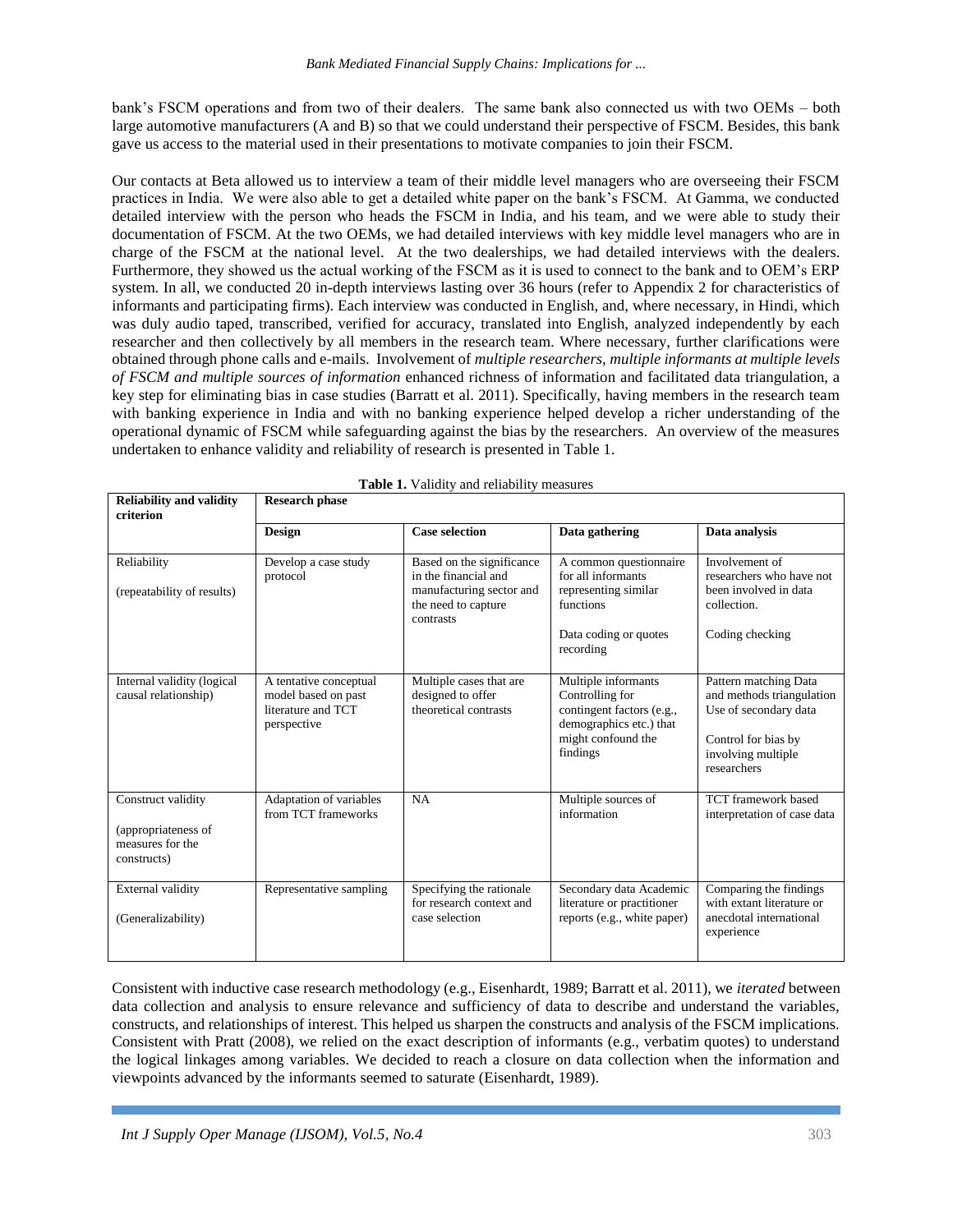## **4. Case analysis**

In the interest of cumulative sense making and construct refinement, we analyzed the data in multiple phases after every round of interviews and transcriptions. In each stage, the interpretations and inferences of each researcher were compared, discussed and analyzed to control for investigator bias and enhance reliability. Overall cases were analyzed in two stages: in the first stage, within-case analysis for deep understanding and development of individual profiles, and in the second stage cross-case analysis to identify patterns and differences among FSCM processes and outcomes across the cases. All four firms - manufacturers (A and B) and dealers (C and D) are the clients of Alpha, and the dealer (C) is associated with the manufacturer, A. Thus our analysis is based on three types of interview data: the first type, involving the bank and both the seller and buyer (i.e., Alpha, A and C), the second type, involving the bank and either a seller or a buyer (i.e., Alpha and B, and Alpha and D), and the third type, just the banks (i.e., Beta and Gamma). We elucidate our findings according to the previously introduced research framework in Figure 3 in the flowing subsections and provide a tabulated summary in Appendix 3. In the ensuing discussion we highlight the common and distinguishing features of FSCM dynamic. To illuminate the pattern of interactions among the supply chain members, we structure our analysis with respect to the three banks. For the cases for which we do not have direct interviews from the buyer and/or the seller, we evaluate the FSCM experience based on the interviews of the available informants.

#### **4.1 Motivations for the adoption of FSCM systems**

We now elaborate the motivations for adopting FSCM systems and the FSCM's impact on the exchange dynamic and performance in the supply chains. FSCM systems, designed and offered by the banks have a great deal of similarity across banks. However, there are differences in terms of the years of operation, scope, technological antecedents and adoption motivations. Technologically speaking, FSCM system is an extension of the internet enabled payment system which has been adopted by firms for a long time. For example, about 15 years ago Alpha, the largest public sector Indian bank started using an earlier version of the current FSCM system to make automated payments to the (large size) suppliers on behalf of its corporate (manufacturer) clients. Due to the success of this system, the corporate clients expected Alpha to expand the automated supply chain finance (SCF) capability to more ubiquitous and much smaller dealers that are more widely dispersed in India. Since Alpha has had the largest banking network in India, many of its dealers are individual account holders and have been able to access internet in past 10-15 years, Alpha recognized the benefit of linking the dealers with FSCM system about 7 years ago. This FSCM system is known as e-DFS (i.e., electronic dealer financing system) and its operational process is presented in Figure 4. Alpha has outsourced the FSCM technology to an external IT vendor so that it can focus on its core banking activities.

| Dealer places and indent with the corporate for purchases<br>The Corporate views/downloads credit limit availability in dealer a/c<br>Industry Major generates invoices in the name of dealer |  |
|-----------------------------------------------------------------------------------------------------------------------------------------------------------------------------------------------|--|
| The Corporate uploads the details of these invoices in the Bank's Internet<br>Banking System (e-DFS platform) and authorizes it                                                               |  |
| e-DFS system automatically debits dealer's e-DFS a/c and credit's Corporate's<br>linked account                                                                                               |  |
| Each debit against an invoice has a repayment period and the system starts<br>monitoring the repayment. A/c becomes inactive on non-repayment within due<br>date                              |  |
| Dealer starts making payment<br>Interest is calculated on a daily basis and debited at the end of the month                                                                                   |  |
| Repayment can be made as full/part payment for the invoice value and<br>the system adjusts pending invoices on First In First Out (FIFO) basis                                                |  |

**Figure 4.** Generic Process Flow of e-DFS implemented by Alpha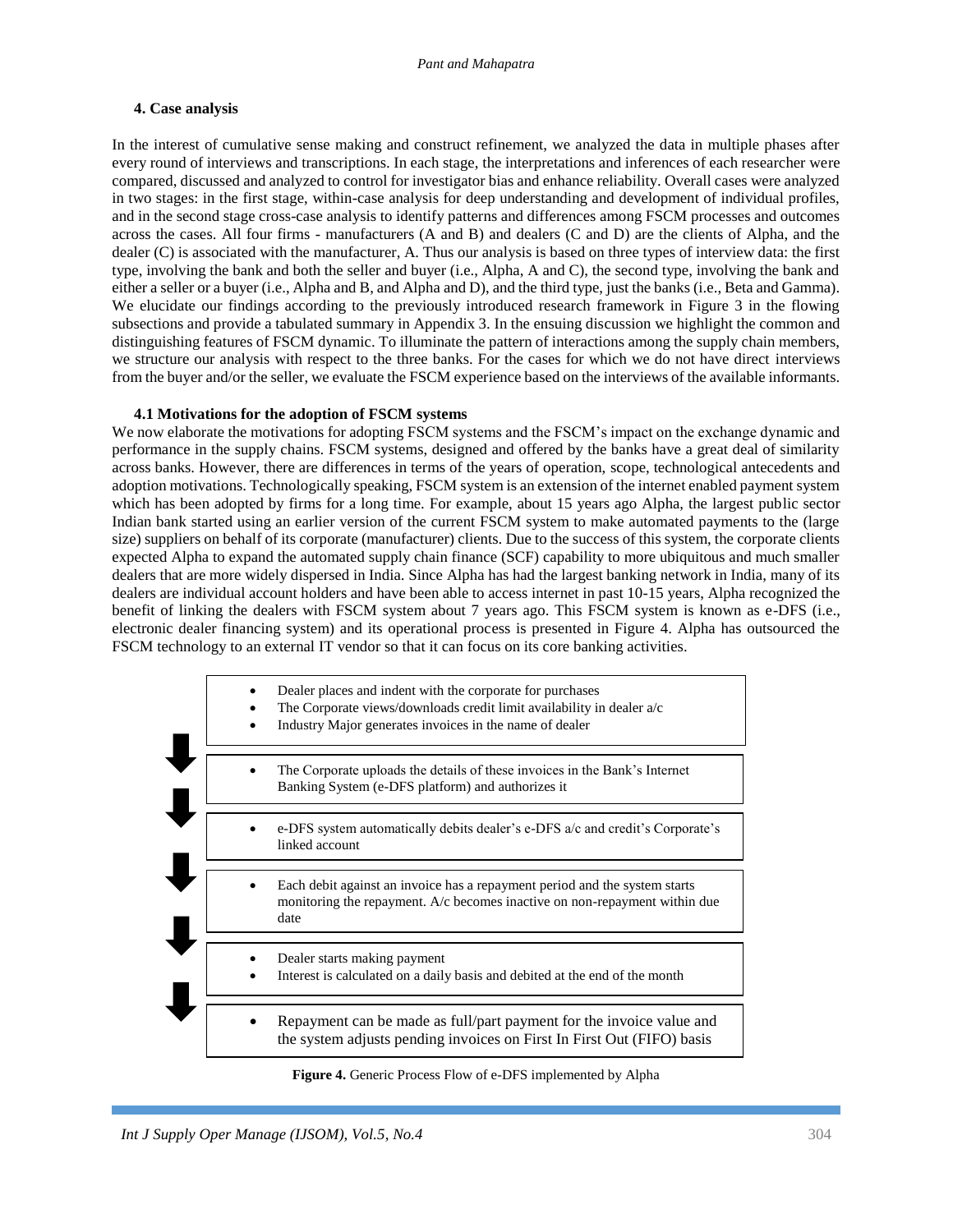#### *Bank Mediated Financial Supply Chains: Implications for ...*

The FSCM system implemented by Beta is somewhat similar to the e-DFS of Alpha although there are some differences due to its unique business context. Beta is the largest private sector bank in India with fewer but some of the largest corporate clients (e.g., Tata, Reliance.). Its operation is much younger than Alpha and therefore began its core banking operations with a strong IT infrastructure unlike that in Alpha that has a long history of manual, paperbased operations. The FSCM in Beta is one of the earliest in India and is well integrated with its core banking system that is owned and operated by its in house IT department. By virtue of the FSCM system, Beta serves as a financial intermediary between the large corporate clients and their small-to-medium business partners comprising of distributors and suppliers. The strategy is to tap in to the Small and Medium Enterprise (SME) segment of the India economy. While Alpha has its e-DFS arrangement with around 30 corporate clients, Beta has SCF arrangement with 8-10 large corporates.

The Indian FSCM system of Gamma, one of the world's largest banks with operations in 85 countries serving around 89 million customers resembles the e-DFS of Alpha well. However, given the size of the bank and internationallydistributed client base, the scope of FSCM operations is wider in range and global. Its FSCM system's operations are illustrated in Figure 1. Apparently, Gamma's operations pertain to financial transactions in the entire supply chain that includes suppliers and logistics service providers. For example, Gamma extends finances to its major corporate client's (Wal-Mart) suppliers based on the client's purchase order after making independent assessment of the supplier capabilities. Gamma funds these suppliers even when they are not very large and are not as well-known.

In a buyer-supplier context, the focal firm typically recommends its trading partners (e.g., dealers) to the bank to offer FSCM systems. Such recommendation enhances a dealer's creditworthiness and reduces bank's risk concerns thereby making them more comfortable about including the dealers in the FSCM. In our sample, both A and B suggested Alpha and Beta to provide the FSCM system (e.g., e-DFS) to the dealers chosen by them. For A, 65% of all the dealers who have 2-3 years of relationship are part of the e-DFS run by Alpha. Our informant at B mentioned, "We tell almost all our dealers that they have to come to us through e-DFS – that is the company policy".

Our case data suggests that certain types of business are more suitable for adoption of e-DFS. A's dealer, C conducts two types of business: steel and automobiles and has Alpha as the banker for both business. However, C uses e-DFS only for its automotive business because steel, unlike, automobiles includes value-added activities like cutting steel to customer requirements. In commodity products like steel that necessitate value-adding activities, the prices and actual volumes of different finished products being more difficult to predict, the transaction prices and credit limits are difficult to decide.

Running the textile business, Dealer D also suggests that all products may not be quite suitable for FSCM system. In textile business, the dealer's unique value comes from deep knowledge of the retail business and their ability to recruit sub-dealers. The dealer represents the textile producer's typical distribution chain that consists of 600-plus exclusive dealers spread all over the country. Indian customers of textile products are price sensitive and demand for different products can be highly seasonal. These conditions necessitate the bank to be more flexible in offering customized services. To illustrate, company D was initially part of the FSCM system of another bank, but switched a good part of their business to Alpha because of Alpha's more personalized service.

In light of the motivations for adoption of FSCM systems in our cases, we make the following propositions:

P1a. Supply chain members would adopt FSCM to make transactions cost efficient.

P1b: Banks would motivate their clients to encourage adoption of FSCM system to expand market and reduce business uncertainty.

P1c: Adoption of FSCM system would increase when the focal supply chain member gives assurance about the business prospects and creditworthiness of their trading partners.

P1d: Adoption of FSCM system is more likely when it builds on prior e-enabled exchange systems.

## **4.2 The exchange process dynamic**

We now elaborate the trilateral exchange dynamic among the seller, buyer and the bank that emerges with the implementation of FSCM system that significantly impacts the information, material and financial flows among all in the supply chain. It is apparent from the e-DFS flow diagram in Figure 4 that when FSCM system is operational, transactions in a supply chain are based on preapproved credit limits, payment is automated to concerned parties, there is continuous (re)adjustment of the credit/borrowing limits based on payments within the allowed credit period, there is constant tracking of repayment period, interest owed and inventory, and the allowed credit is only available for the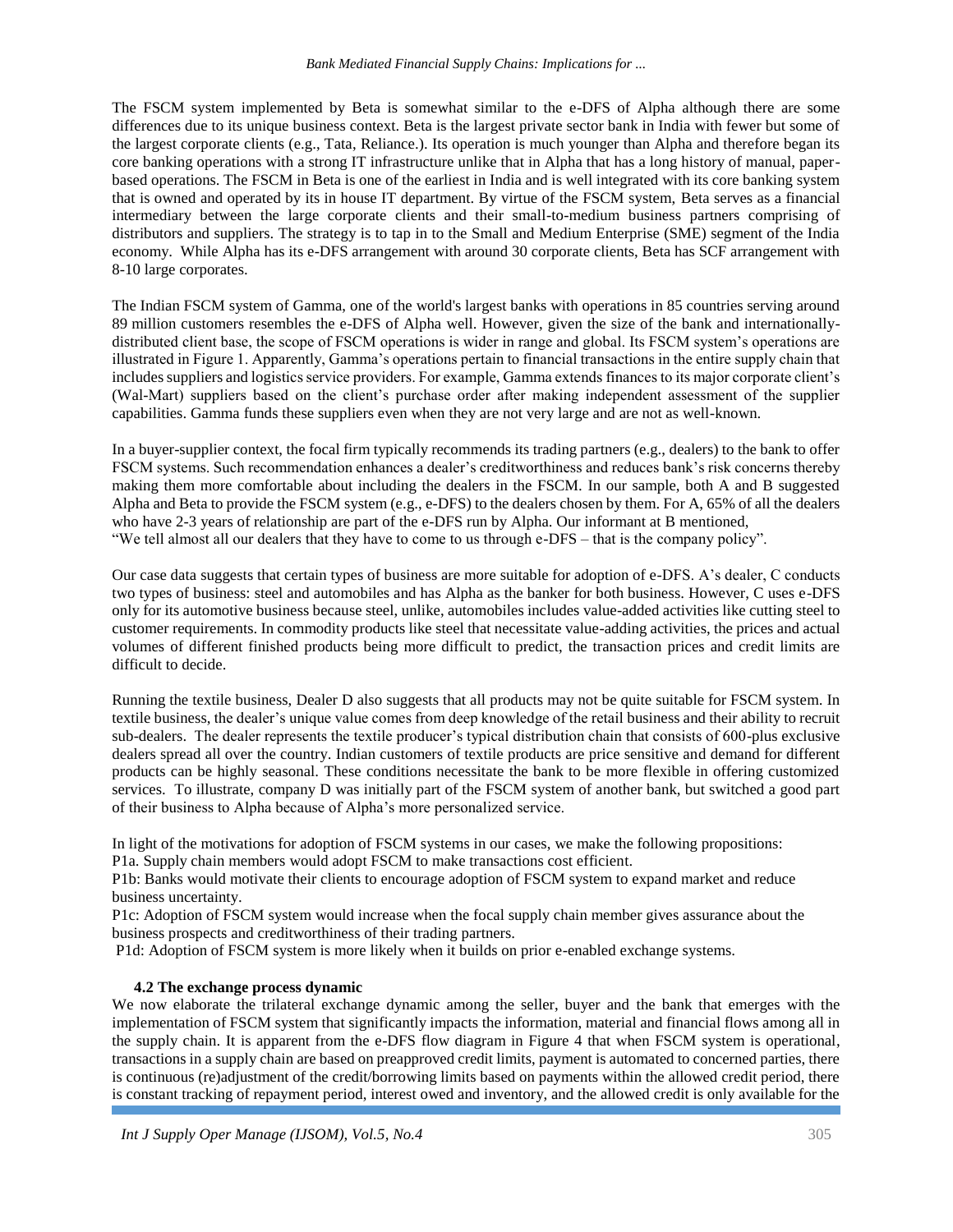approved purpose. Unlike the traditional exchange system where payments are based on checks that are cleared through an inter-bank check clearing systems, in the FSCM system, there is elimination of paper trail because of automated information flow.

Our informant (General Manager) at Alpha remarked:

"This system eliminates the need for our customers to either go to a branch of the bank [to carry out transactions] or to write a check."

"Because of seamless integration of e-DFS with the backend system of our customers, transactions are completed speedily, duplication of processes is eliminated and errors are reduced considerably."

The corporates acknowledge the above benefits. Our informant at A (Assistant General Manager) noted:

"With the 65% of our dealers being part of e-DFS, we have seen higher speed of transaction, better reporting, and better Management Information System (MIS)."

Automated information flow leads to several other benefits because of higher visibility of the state of material and financial flows. It allows the bank to monitor the loans to ensure that the loaned money is spent on the designated purpose. According to informant at Alpha (Assistant General Manager):

"The loaned money cannot flow to normal current account of the dealer. This is a specific product for a specific corporate. … This money cannot be used anywhere else; the dealer is not given a checkbook for this account so that the end use of funds is identified and assured."

The borrowers receive periodic reminders to repay the loan on time and if they fail to meet the repayment deadline, they are charged a penal interest. According to our informant (Deputy General Manager, Supply Chain Finance) at Alpha:

"Bank-intervened financial supply chain management brings more discipline to the dealers and also to the corporate clients. The net result is overall improvement of the financial supply chain as well as of the physical supply chain." Both Beta and Gamma provide similar informational services to their member loaners. According to our informant (Chief Manager) at Beta:

"MIS we provide to the dealer is very important. MIS means what the outstanding is, when their amount is getting mature, etc. Regular reminders are sent to these guys, we send them the data at the end of every day. So they can know what the balance in their account is and when the payment due is."

The disciplinary mechanism imposed by banks in FSCM system may extend beyond interest penalty. To avoid unproductive engagement with a partner, banks need the corporates to give commitment about the business. To illustrate, in Beta, its corporate clients give two types of commitment to the bank – a) to give business or support to the distributors/dealers, and b) if a distributor defaults in making payment, the distributor/dealer is dropped by the corporate client and some of the money that the corporate client would pay to the distributor/dealer are given to the bank. In light of these commitments by the corporate, Beta does not require any collateral security to advance loan (or make payment to the corporate seller) to the dealers and charges a lower interest rate. Beta offers these benefits because they incur lower search costs for the new customers. Absence of collateral security reduces dealer's cost of business and working capital burden making them more efficient for the corporates. According to our informant (Deputy Vice President) at Beta:

"The manufacturer has to give some commitment to the distributors. If this commitment is there, then we are comfortable. We expect manufacturers to recommend only those distributors for dealer financing whom they are confident enough with."

"The manufacturer has a long-term contract to sell X tons of certain products to these distributors. That adds another layer of comfort for us."

Apparently, in the FSCM system, the corporates, banks, suppliers and dealers share risks, responsibility and benefits. Corporate's ability and willingness to share the business risk is critical for the bank to offer the FSCM system. At present, FSCM system-based business is only about 10% - 20% of Beta's total credit business; the rest of it is regular credit which has a higher rate of interest. Lower share of SCF business is primarily due to the fact that Beta still considers SCF to be high risk in the absence of collateral security by the dealer.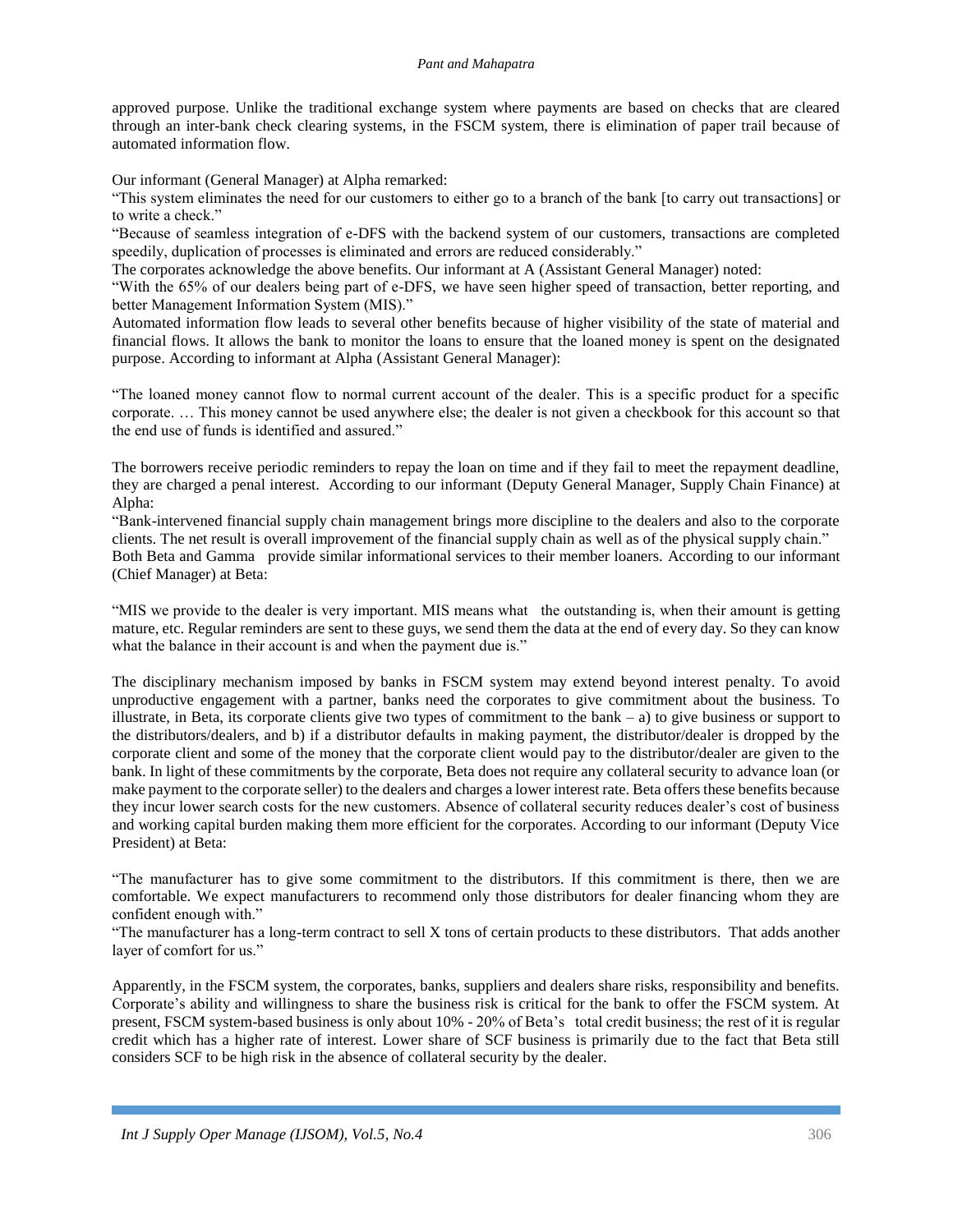The significance of shared management of financial risk increases in Global Supply Chains, because, the credit worthiness of some of the clients would be difficult for a bank to assess by itself. In such scenarios, credit-worthiness of an established client who might be a business partner to not-so-creditworthy business partners can moderate the risk to some extent. Our informant explained how Gamma adopts this approach with respect to Wal-Mart that sources from Indian suppliers. Both Wal-Mart and Gamma assess the suppliers' capability in their respective areas of expertise to reduce the business risks for all. Two types of risk are considered: credit risk and performance risk. Performance risk is what Wal-Mart takes care of with their due-diligence on a particular supplier – their products are of sufficient quality and will be available as expected by Wal-Mart. There are two types of credit risks: pre-shipment risk and postshipment risk. Pre-shipment risk refers to the risk prior to the shipment and post-shipment risk refers to the risk following the shipment. Post-shipment risk is lower than pre-shipment risk because the supplier has already shipped the goods. Typically, the amount of finance is driven by the extent of credit risk that Gamma is able to bear on the purchase orders. The financing limits that they grant to particular supplier are adjusted based upon the length of the relationship. When a supplier defaults on a payment, they risk being black-listed by Wal-Mart. The business risk in supplier finance is high until the goods are dispatched. Our informant at Gamma (Senior Vice President) said:

"Pre-shipment is a high risk, so we lend it only to well-known players such as Reliance Ltd. because of their reputation. Post-shipment is low risk - although these goods may not sell, and may stay in factory premises for supposedly 30 days or 40 days or 50 days, but due to possession of goods by the OEM, our risk is low.

Gamma would not finance a supplier of Wal-Mart if it is blacklisted by Gamma somewhere else due to some past issues such as credit default."

In this scenario, Wal-Mart and Gamma help each other. Wal-Mart gives confidence regarding the operational capability while dealing with a particular supplier. Gamma becomes "eyes and ears" of Wal-Mart, because Gamma being a financial company understands the supplier's balance sheet much better. They will have information on supplier's financial capability, the kind of company they are, and therefore, Wal-Mart obtains a level of comfort. So, Gamma is helping Wal-Mart not only in terms of finance but also in terms of quality. Thus the level of comfort issue works mutually. Another, interesting practice is that Wal-Mart signs an agreement with Gamma, which holds that Gamma will be committed to various payments on the behalf of Wal-Mart to suppliers all over the world. Thus, a particular supplier may not be part of the existing client base of Gamma, but still they would pay them. In this way, Gamma provides additional value-added services to their FSCM system customers.

In addition to proactive risk management, Gamma also helps in risk mitigation of the customers by sharing the loss. Our informant (Director) explained Gamma's risk mitigation approach with reference to the following example of Chevron:

"In the case of dealer's default in trade financing or dealer financing, we will step in and Chevron accepts first 10 percent of the risk (known as first loss default guarantee or FLDG). The Rest of the risk will be borne by us based on the dealer's credit worthiness, which increases the amount of finance. So if a dealer previously was able to buy a hundred thousand dollars' worth from Chevron, that dealer is now able to buy five hundred thousand dollars' worth of lubricant. This increases overall supply and increases overall turnover for Chevron. This is how it benefits all of them: the industry major (Chevron), their dealers, and the overall supply chain and us."

In light of the significance of a responsible behavior by the highly-dispersed and small-sized, suppliers or dealers in the supply chain banks tend to pick those who have an ongoing, independent relationship with the bank, or, whose financial soundness is independently evaluated by the bank. This reduces the chances of selecting weak or unknown suppliers/dealers – this translates into smoother transactions.

In addition to the smooth and quick physical flows between buyer and supplier, FSCM systems have a cascading effect on the internal operations of a firm when the operational information system (e.g., ERP) and FSCM system are integrated. For example, in the case of A, the automotive manufacturer, ERP and e-DFS integration helps minimize the manual transactional operations, data duplication, errors, waiting for data, and improves demand visibility through dealer's stocks. Real-time stock information helps synchronize production and demand. Dealers' purchases without any collateral security encourage them to stock more vehicles leading to higher overall sales. When the stock goes below the recommended norm, dealers can log in to the A's portal to generate a purchase order. Higher stock visibility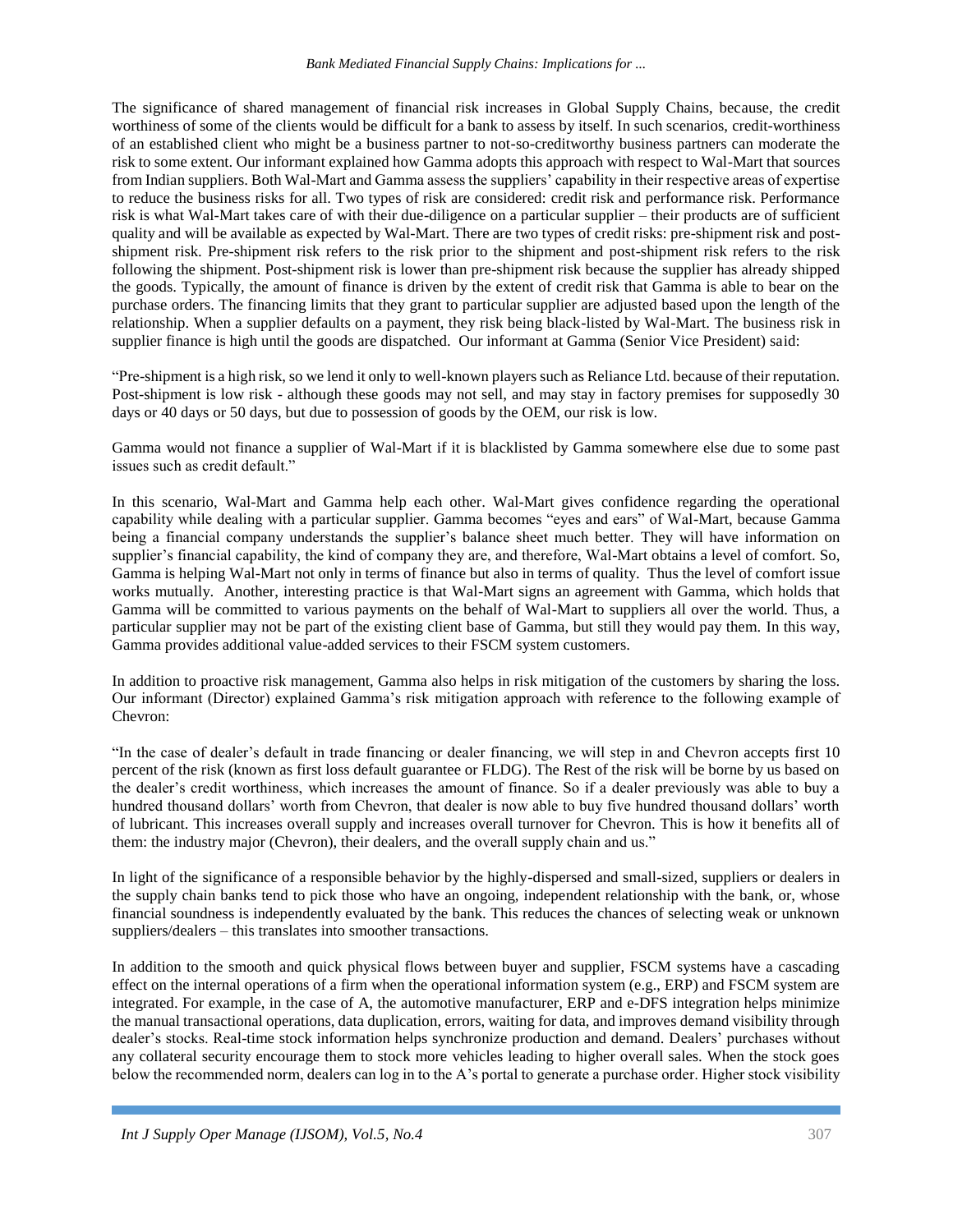#### *Pant and Mahapatra*

allows A to transship vehicles across dealers and thus match demand more effectively without having to produce a new lot.

To summarize, consistent with TCT perspective, FSCM system leads to reduced uncertainty and transaction costs due to higher trust and stronger coordination. Higher trust and stronger coordination result from better integration of the financial supply chain and physical supply chain through higher transparency. Stronger coordination among supply chain members results in synchronous operation in the supply chain. Greater integration enables: a) better working capital management, b) higher financial liquidity, c) better visibility in cash and inventory flows, d) lower working capital cost due to higher creditworthiness e) reduced financial risks because of elimination/reduction of nonpayments, delayed payments, or misappropriation of assets, f) higher creditworthiness of the dealers/vendors, g) better inventory monitoring by bank reducing the potential for inventory theft and pilferage, h) lower asset investments due to lesser need for collateral security, i) greater operational coordination leading to better demand and supply balance, j) expansion of market through higher volume of sales and transshipment, etc.

In light of above experience, we advance the following propositions:

2a) Trustworthy, cooperative and disciplined behavior of firms is crucial for a FSCM system to function well.

2b) A well-functioning FSCM system promotes trilateral coordination among the bank, suppliers and customers leading to risk sharing, reduction in (transaction specific) asset investments, decrease in operational and behavioral uncertainty, and increase in operational alignment.

2c) Increase in operational alignment among the members of an FSCM system increases velocity, volume, visibility and vigilance of material and financial flows in the supply chain.

2d) Integration of FSCM system with the operational information systems improves the ability to match demand and supply.

## **4.3 Exchange outcomes: operational, financial, relational and structural**

One of the main benefits of well-operating FSCM systems is the improvement in information, material and financial flows in the supply chain. The improvement in flows is a result of higher visibility and lowers transaction uncertainty for all. The benefits of improved flows include faster and smoother flows, lower investment in inventory, lower needs for working capital, elimination of collateral security, lower monitoring and search costs and lower cash-to-cash cycle time all contributing to lower transaction cost, expanded market, higher operational efficiency and greater supply chain capability. Our informant at Alpha (Deputy General Manager Supply Chain Finance) said:

"We are able to help the businesses to better manage their working capital because e-DFS provides them with realtime visibility into their inventory."

"Lower working capital results in lower transaction cost for the buyer, seller and bank - the bank charges a lower interest rate (around 11% – 12% as opposed to the traditional 14%-15%) on loans for e-DFS clients; the cost of electronic transaction for banks is about 10% of the cost of a manual transaction."

The experience of Beta and Gamma is similar. For example, our informant at Beta (Vice President) commented:

"We rely on corporate ratings of their suppliers and distributors and offer credit to them at lower rates of interest without taking collateral security. Our interest rate for SCF which is 1-2% lower than their normal interest rate for the distributors of a large Indian steel conglomerate."

"We have leveraged the FSCM to tap in to the SME segment of the Indian market with the help of our large number of corporate customers.

Our informant (Senior Vice President) at Gamma observed:

"With FSCM in place, in addition to the faster movement of cash flows and better visibility of inventory, we are seeing revenue growth from supplier financing, we expect its current share of 4-5% in total revenue to grow three times in two-three years."

Manufacturers and dealers also acknowledge the financial benefits with improved flows. Because of quick payment, the shrinkage in cash-to-cash cycle reduces the working capital requirement; as a result, they have more liquid capital in hand to reinvest in business. Our informant at B noted: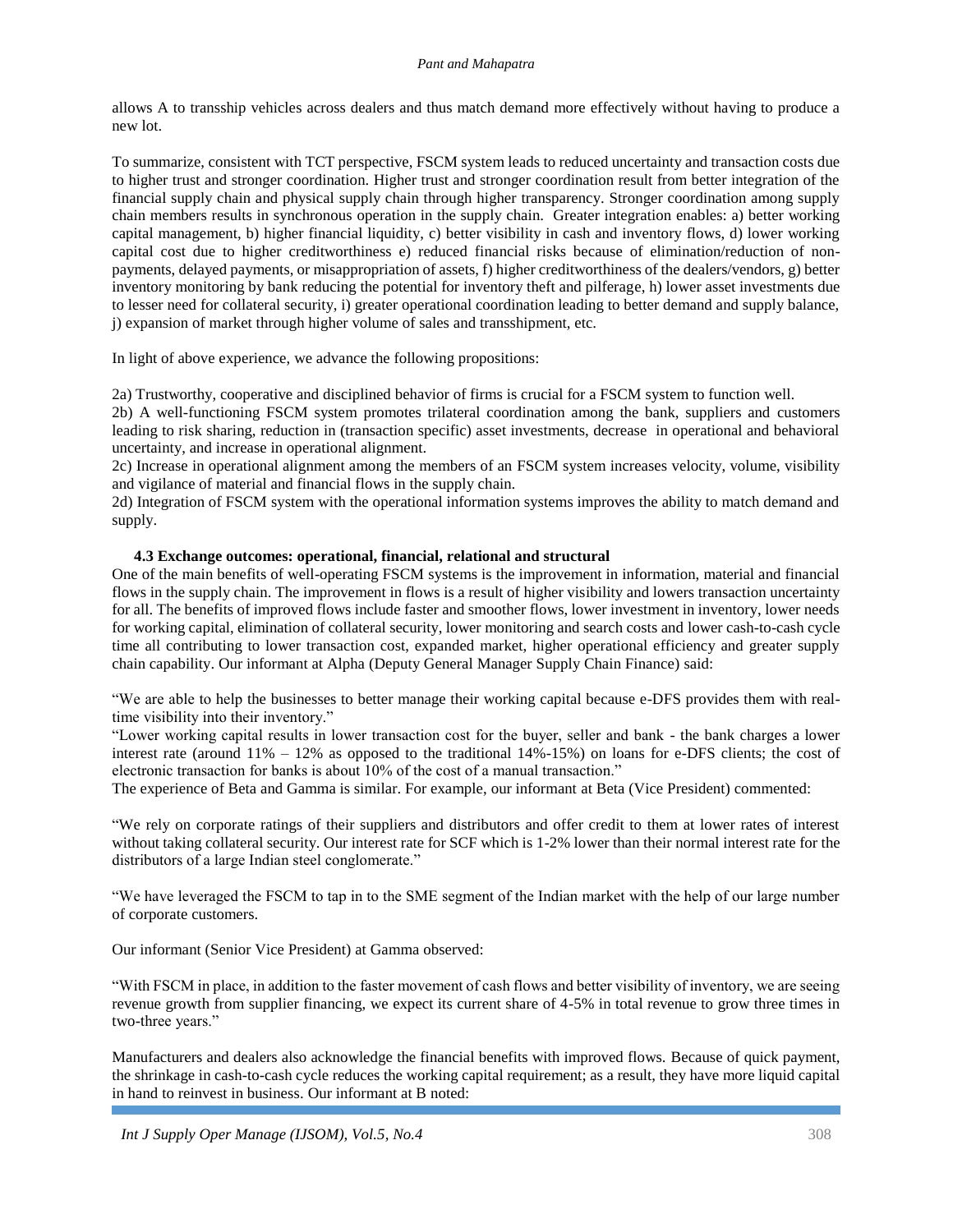"My working capital has increased without additional financial costs. You get a channel funding (e-DFS) on the dealer in a much shorter amount of time and then you have money to play with."

"We give 1% cash discounts to dealers who do not want to buy on credit. Through e-DFS, we get immediate payments, so we give cash discounts to dealers who use e-DFS. So, dealers enjoy dual benefits: take 1% cash discount up front and also pay a lower interest. The end result is higher sales for the dealer and for us."

## C, the dealer recounted:

"We are paying 3-4% extra interest for our working capital in steel which is not part of FSCM system. The rate of interest is the most important part of e-DFS - unless you get very good rate of interest, your margins will be low. Alpha is offering us 11.85% interest rate, which is very good. The lower interest for working capital due to e-DFS has contributed to financial cost reduction."

"Because of the convenience of credit, our stock levels tend to go up – we are able to stock more variants of models and colors and that increases sales".

## D explained:

"Alpha provides us credit without any mortgage and the rate of interest is 1 to 1.25% lower than the normal lending rate of the bank. We are able to get credit from the bank because of their tie-up with this reputed manufacturer Bombay Dyeing. This arrangement increases our financial liquidity position. About 70-80% of our financing needs are met through e-DFS and improved liquidity has increased our annual turnover by about 30%.

Operational and relational benefits complement the aforesaid financial benefits. Receiving purchase orders through FSCM system reduces order lead time which allows the manufacturers to schedule production more accurately. Visibility into dealers' inventory, allows the manufacturer to advise and signal the dealer to schedule ordering and stocking so that the risk of stock outs is minimized. Such operational coordination between the manufacturer and the dealers is very useful, because, the dealers, specifically in the Indian context do not generally have systems for sophisticated operational planning.

While the FSCM system allows a bank and manufacturer to expand the number of exchange partners without much complexity, it facilitates virtuous relation building and disciplining to safeguard the business interests. Exchange partners can be penalized for non-conforming behaviors. Penalties include removal from the business relationship, recovery of monetary loss and sanctions in terms of black listing or exposing the dysfunctional behaviors. While manufacturers bring in more business to banks by recommending their trading partners, they support disciplinary action when necessary. Banks, on the other hand, contribute by reducing the strategic business risks by sharing their critical assessment of the financial history of exchange partners. Thus, the exchange partners engage in a symbiotic relationship through the FSCM system. Our informant at B observed:

"When a dealer defaults on payment to bank, we stop dealing with them. We have to stop any transaction with them. If there is any due to a dealer, then we will try and give it to the bank. That is already a well-protected thing. Banks' interests have been taken care of; banks will not advance channel funding unless they have good protection."

## Dealer C noted:

"e-DFS has helped contain the high-handedness of A. Prior to e-DFS adoption, the automobile inventory information being known to A through its ERP system, was compelling us sometimes to stock excess inventory. With the introduction of e-DFS, the issue has not been a concern any longer because of the potential intervention by Alpha in case of a pressure from A."

Apparently, the relationships between the manufacturer and its suppliers or dealers become more trustworthy as the latter perceive themselves as being preferred the exchange partners of the manufacturer who was selected to be part of the FSCM. Thus, it is apparent that firms not only derive financial and operational gains from FSCM system, they also leverage the FSCM system to expand the number of partners and strengthen their relationships with the existing partners. To illustrate, by expanding the scope of services to make payments to any supplier of Wal-Mart who is not currently a customer, Gamma is trying to engage with the existing and new customers in deep and intense ways. In light of above experiences, banks' efforts for building the FSCM infrastructure and recurring expenses for maintaining and securing the system are not considered a burden. Banks charge a small one-time fee (e.g., typically about USD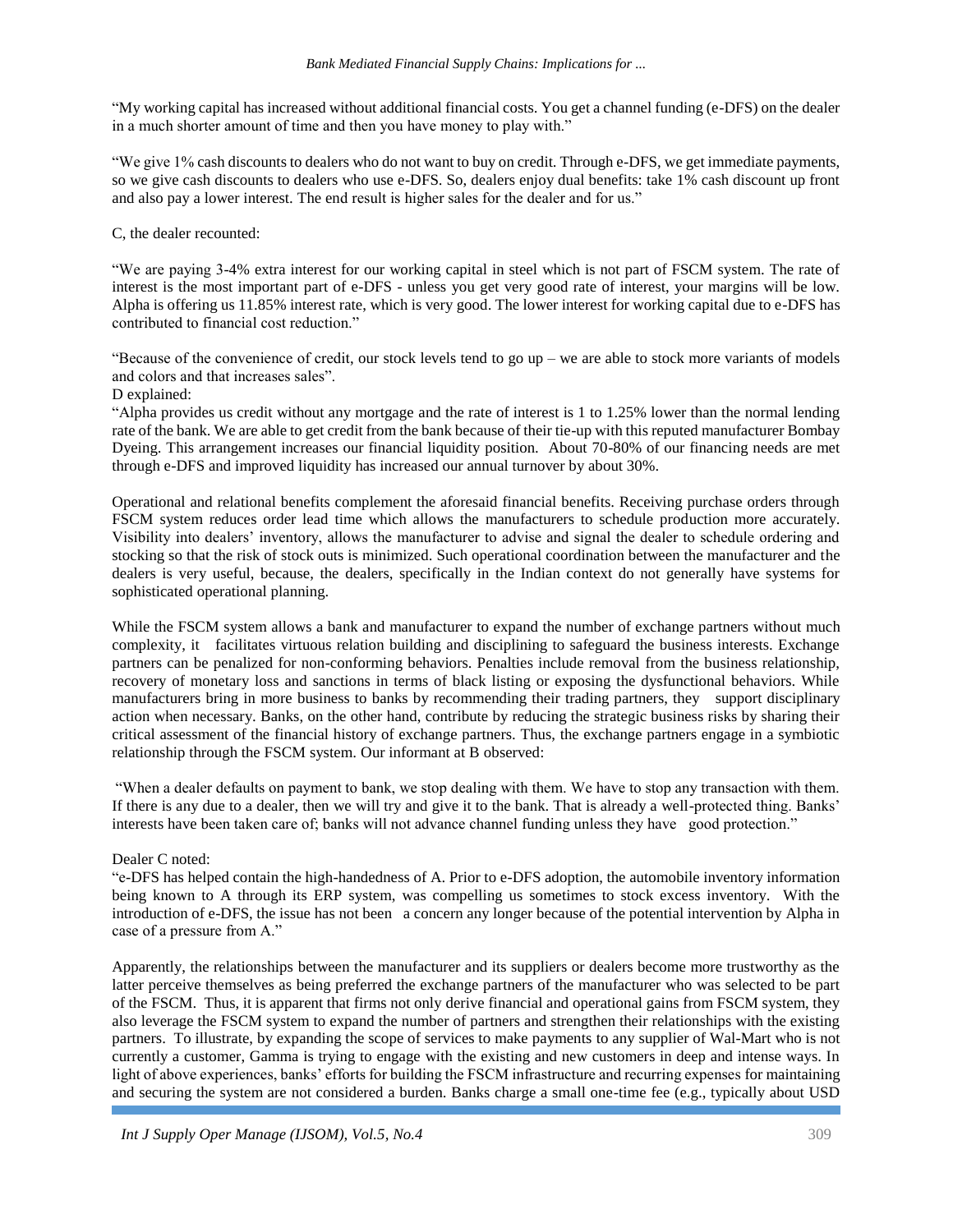1000) from all the users when they join the system. However, the users of the system realize the overall benefits of FSCM in terms of lower supply chain costs. Keeping our case findings in view, we formulate the following propositions.

FSCM systems with well-aligned firms:

- 3a) experience lower transaction costs, better business prospects, stronger inter-firm relationships,
- 3b) have mutually supportive yet disciplining interactions, and
- 3c) have the number of exchange partners increase over time.

## **5. Discussion and conclusions**

Our analysis reveals that the FSCM system influences the buyer-supplier exchanges in significant ways. The main observations from our cases are: a) companies adopt FSCM system with reliable, established exchange partners to reduce transaction costs and uncertainty, b) successful operation of FSCM system promotes behavioral and operational alignment among the bank and supply chain exchange partners, c) alignment among firms in an FSCM system yields lower transaction costs, greater business prospects, self-enforced discipline and the opportunity to exchange with higher number of exchange partners over time. However, business contingencies (e.g., exchange priorities, product characteristics, existence of prior IT-enabled inter-organizational systems etc.) impact the likelihood of *FSCM system adoption and its success*. Our findings concerning the reduction in transaction costs and stronger relationships with supply chain partners are consistent with international experiences documented in white papers<sup>1</sup> and news reports.

Based on Our observations the FSCM system's adoption and operation are *context- and exchange-specific* and its effects in terms of transforming the dyadic relationship in supply chain to a triadic relationship are novel. They clarify factors contributing to FSCM system dynamic and provide a detailed understanding of the applicability of TCT tenets. We compare our main findings with the literature on buyer-supplier exchanges below.

In general, TCT recommends short-term, competitive market-based mechanisms to improve efficiency and reduce uncertainty in exchanges by reducing the chances of supplier opportunism and high transaction-specific investments. Our study finds that the adoption of FSCM system makes the exchange relationships long-term especially when the transaction-specific (inventory investments) investments are high. Extant literature suggests that long-term exchange relationships are mainly useful in operationally-interdependent and integrated relationships (Holcomb & Hitt, 2006; Jacobides & Winter 2005).

Argyres and Leibeskind (1999) noted that an exchange governance mechanism presents the risks of "governance inseparability", i.e., difficulty to switch to a new governance mechanism because of prior 'commitments' and 'investments' in the selected mechanism. TCT suggests the adoption of 'quasi- relational' contracts and its continual 'modification' based on competitive market conditions (Williamson, 1996). We noticed that FSCM systems do not seem to permit continual readjustment of contracts. Rather, to reduce the risks of lock-in, they allow specification of a range of contingencies and the rules of exchange under those contingencies. However, consistent with TCT, in FSCM systems, partners are dropped when they default, and the threats of being dropped are more evident because of higher transparency and oversight with the bank's involvement.

Past studies (e.g., Gupta & Govindarajan, 2000) have suggested, a firm's selection of an exchange arrangement is motivated by a variety of objectives: (1) transaction cost minimization, (2) uncertainty reduction, (3) equitable distribution of risks and rewards, (4) unique resource creation, (5) minimization of overdependence, and (6) opportunism reduction. Our study supports these perspectives; however, we find that the bank, an outsider to the original dyadic exchange, plays an active role in designing the exchange structure for the supply chain members. Thus, the bank appears to act like a coordinator – while this might be a good thing in general, it could potentially reduce the unique significance of a partner, which could result in a stronger and more valuable future relationship.

Firms typically try to safeguard against two main types of uncertainties, while adopting an exchange arrangement: performance uncertainty and behavioral uncertainty: performance uncertainty relates to the future nature of relationship or operational performance (McCutcheon & Stuart, 2000); behavioral uncertainty refers to shirking and

<sup>1</sup>https://www.53.com/content/fifth-third/en/commercial-banking/resource-center/executive-insights/dontmakefinancialsupplycha0.html http://www.qfinance.com/cash-flow-management-best-practice/how-to-better-manage-your-financial-supply-chain?full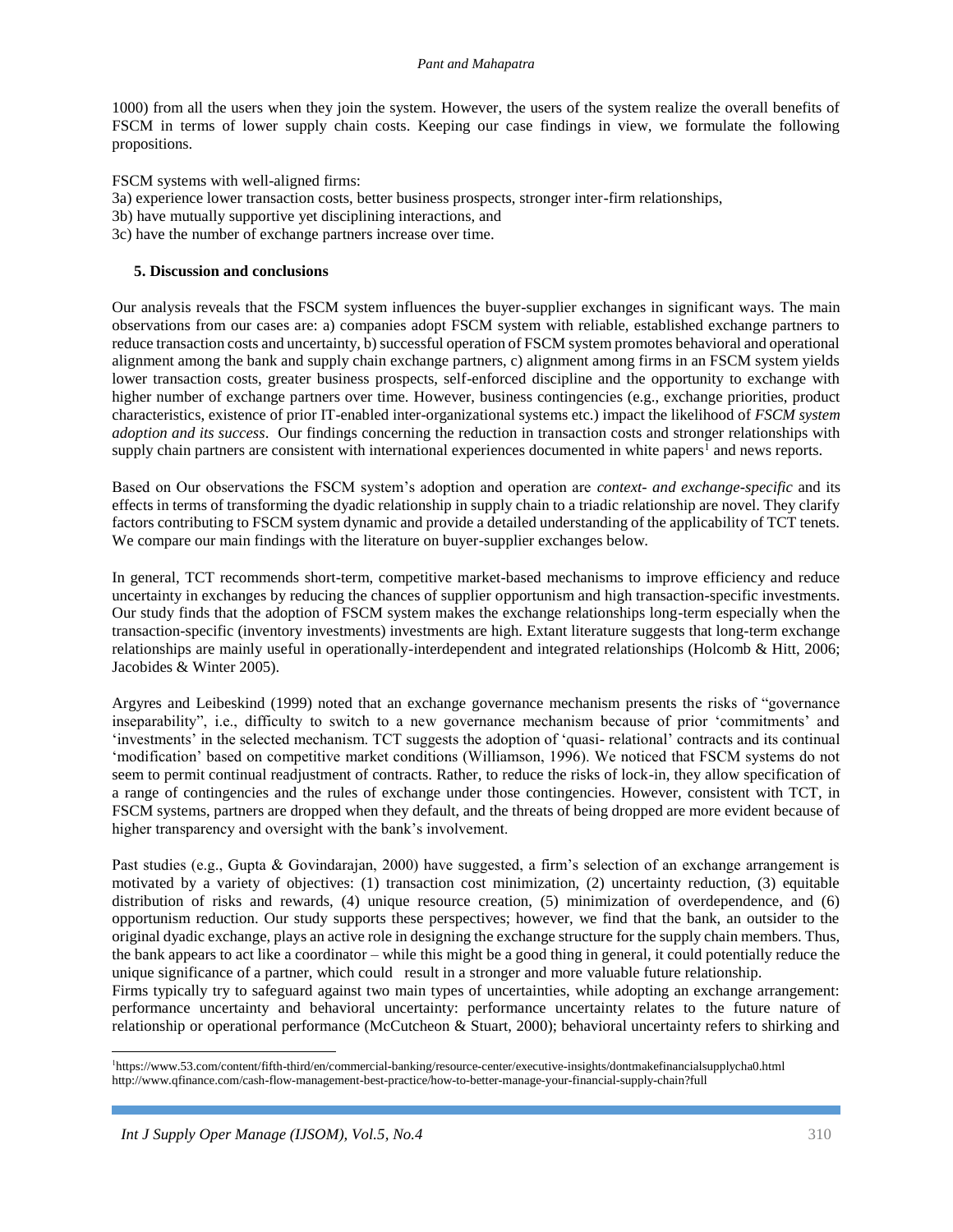cheating (Hennart, 1993). Our analysis reveals, FSCM system helps transform the nature of uncertainty in exchanges – specifically, the behavioral uncertainties (e.g., shirking and cheating) are modified into outcome uncertainties by making operational and behavioral performance expectations more explicit.

To summarize, our analysis suggests that through the implementation of FSCM system and with the cooperation of the focal manufacturer, banks have assumed an expanded role - in addition to serving as financiers, they help identify and qualify capable suppliers and customers, assess the needs and monitor the performance of the exchange partners, help formulate the ordering, dispatch and payment rules and enforce those rules to the benefit of all. Thus, they act as an intermediary to make the exchanges rule-based, equitable and long-term. In the process, banks reduce the exchange costs and uncertainties, make trading partners responsible, and control the power imbalance in the exchanges. We estimate that these changes-to-exchanges would affect the exchange partners differently. Potentially, a formerly responsible or important exchange partner might become less unique and less important. As a consequence, the dominant exchange partner may consider expanding the number of exchange partners. To minimize the chances of these possibilities, the affected exchange partner might need to enhance the range of capabilities (e.g., offering more/attractive business opportunities) to a higher level. Eventually, FSCM systems are likely to present two types of outcomes – reduction of transaction cost/uncertainty and increase in exchange partner's efforts to regain importance and uniqueness. These outcomes could potentially impact the volume of business that are carried out through FSCM and the significance of banks. Since the FSCM system is in the nascent stage of development, we did not have an opportunity to explore the impact of loss uniqueness and importance in exchanges; this area is worth investigation in further research.

## **References**

Argyres, N. S., and Liebeskind, J. P. (1999). Contractual commitments, bargaining power, and governance inseparability: Incorporating history into transaction cost theory, *Academy of Management Review*, Vol. 24(1), pp. 49- 63.

Barratt, M., Choi, T. Y., and Li, M. (2011). Qualitative case studies in operations management: Trends, research outcomes, and future research implications, *Journal of Operations Management*, Vol. 29(4), pp. 329-342.

[Blackman,](http://www.emeraldinsight.com/author/Blackman%2C+Ian+D) I.D.[, Christopher P. Holland,](http://www.emeraldinsight.com/author/Holland%2C+Christopher+P) C. P, an[d Westcott,](http://www.emeraldinsight.com/author/Westcott%2C+Timothy) T. (2013), Motorola's global financial supply chain strategy, *Supply Chain Management: An International Journal*, Vol. 18(2), pp.132-147.

Blanchard, D (2013). Managing the Financial Supply Chain, *IndustryWeek*, April 8, 2013.

Bowersox, D. J., Closs, D. J., and Cooper, M. B. (2002). *Supply chain logistics management (Vol. 2)*. New York, NY: McGraw-Hill.

Caridi, M., Crippa, L., Perego, A., Sianesi, A., and Tumino, A. (2010). Do virtuality and complexity affect supply chain visibility?, *International Journal of Production Economics*, Vol. 127(2), pp. 372-383.

Dong, Y., Xu, K., and Dresner, M. (2007). Environmental determinants of VMI adoption: An exploratory analysis", *Transportation Research Part E: Logistics and Transportation Review*, Vol. 43(4), pp. 355-369.

Eisenhardt, K. M. (1989). Building theories from case study research, *Academy of Management Review*, Vol. 14(4), pp. 532-550.

Fairchild, A. (2005). Intelligent matching: integrating efficiencies in the financial supply chain, *Supply Chain Management: An International Journal*, Vol. 10(4), pp. 244-248.

Gelsomino, L. M., Mangiaracina, R., Perego, A., and Tumino, A. (2016). Supply chain finance: a literature review", *International Journal of Physical Distribution & Logistics Management*, Vol. 46(4), pp. 348-366.

Grosse-Ruyken, P. T., Wagner, S. M., and Jönke, R. (2011). What is the right cash conversion cycle for your supply chain?, *International Journal of Services and Operations Management*, Vol. 10(1), pp. 13-29.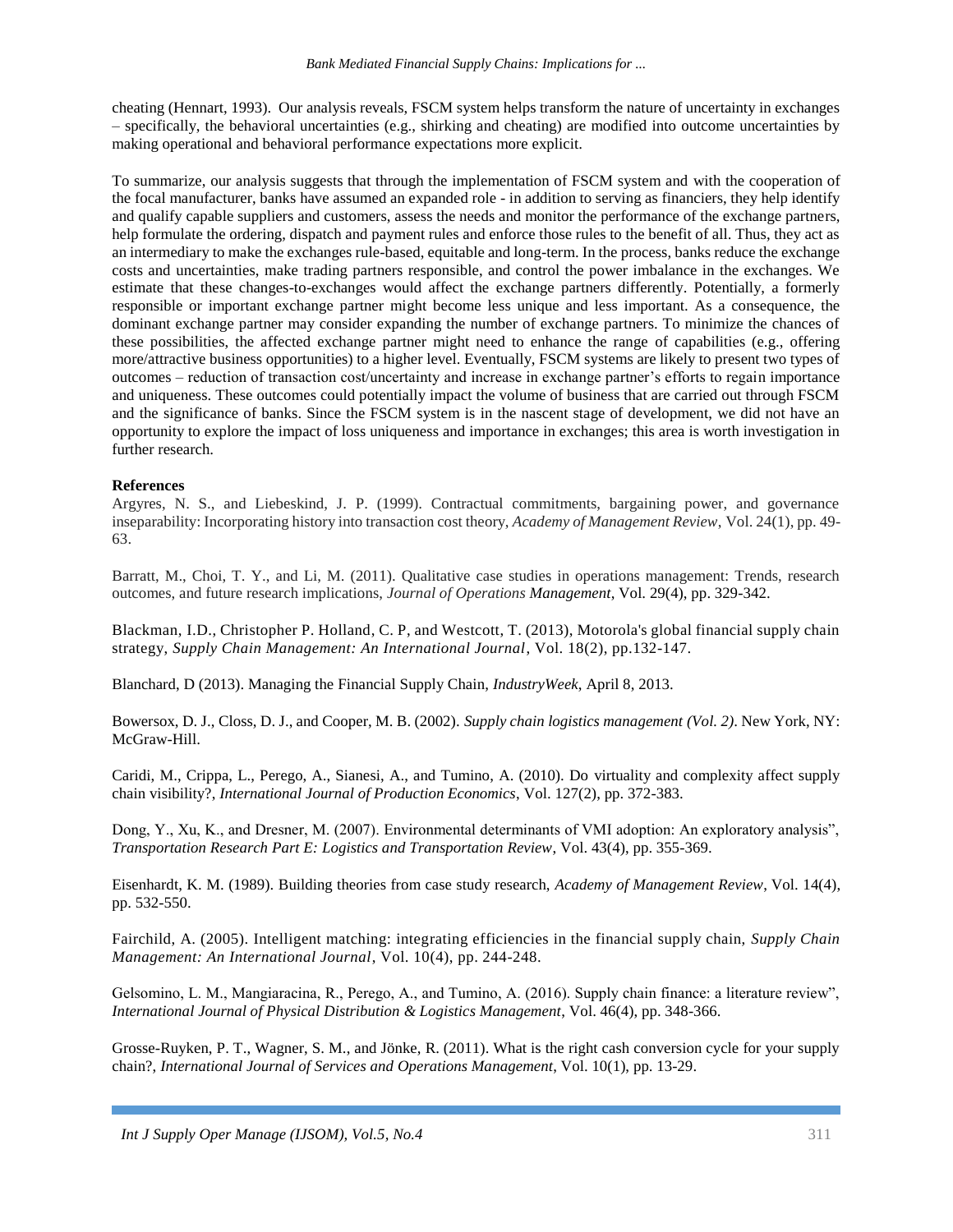Gulati, R., and Singh, H. (1998). The architecture of cooperation: Managing coordination costs and appropriation concerns in strategic alliances, *Administrative Science Quarterly*, Vol. 43(4), pp. 781-814.

Gunasekaran, A., Subramanian, N., & Papadopoulos, T. (2017). Information technology for competitive advantage within logistics and supply chains: A review. *Transportation Research Part E: Logistics and Transportation Review*, Vol*.* 99, pp. 14-33.

Gupta, A. K., and Govindarajan, V. (2000). Knowledge flows within multinational corporations", *Strategic Management Journal*, Vol. 21(4), pp. 473-496.

Hennart, J. F. (1993). Explaining the swollen middle: Why most transactions are a mix of "market" and "hierarchy". *Organization Science*, Vol. 4(4), pp. 529-547.

Hofman, D., O'Marah, K., and Elvy, C. (2011). The Gartner supply chain top 25 for 2011, *Gartner, Editor, Gartner Research*. Vol. 31 No. 2, pp. 305-330.

Hofmann, E., and Kotzab, H. (2010). A supply chain‐oriented approach of working capital management, *Journal of Business Logistics*, Vol. 31(2), pp. 305-330.

Holcomb, T. R., Holmes, R. M., and Hitt, M. A. (2006). Diversification to achieve scale and scope: The strategic implications of resource management for value creation, In *Ecology and Strategy* (pp. 549-587). Emerald Group Publishing Limited.

Hugos, M. H. (2018). *Essentials of supply chain management*. John Wiley & Sons.

Jacobides, M. G., and Winter, S. G. (2005). The co-evolution of capabilities and transaction costs: Explaining the institutional structure of production, *Strategic Management Journal*, Vol. 26(5), pp. 395-413.

Ketokivi, M., and Choi, T. (2014). Renaissance of case research as a scientific method, *Journal of Operations Management*, Vol. 32(5), pp. 232-240.

Klapper, L. (2006). The role of factoring for financing small and medium enterprises. *Journal of Banking & Finance*, Vol.30 (11), pp. 3111-3130.

Konsynski, B. R. (1993). Strategic control in the extended enterprise", *IBM systems journal*, Vol. 32(1), pp. 111-142.

Kumar, R. L., and Crook, C. W. (1999). A multi-disciplinary framework for the management of interorganizational systems, *ACM SIGMIS Database*, Vol. 30(1), pp. 22-37.

[Lorentz,](http://www.emeraldinsight.com/author/Lorentz%2C+Harri) H., [Solakivi,](http://www.emeraldinsight.com/author/Solakivi%2C+Tomi) T., [Töyli,](http://www.emeraldinsight.com/author/T%C3%B6yli%2C+Juuso) J., and [Ojala,](http://www.emeraldinsight.com/author/Ojala%2C+Lauri) L. (2016). Trade credit dynamics during the phases of the business cycle – a value chain perspective, *Supply Chain Management: An International Journal*, Vol. 21(3), pp.363-380.

Malone, T. W., Yates, J., and Benjamin, R. I. (1987). Electronic markets and electronic hierarchies, *Communications of the ACM*, Vol. 30(6), pp. 484-497.

McCutcheon, D., and Stuart, F. I. (2000). Issues in the choice of supplier alliance partners, Journal *of Operations Management*, Vol. 18(3), pp. 279-301.

More, D., and Basu, P. (2013). Challenges of supply chain finance: A detailed study and a hierarchical model based on the experiences of an Indian firm, *Business Process Management Journal*, Vol. 19(4), pp. 624-647.

Nobanee, H., Juma Abbas, F., Khan, M., and Varas, J. (2017). The Influence of Supply Chain Management and Net Trade Cycle on Financial Performance. *International Journal of Supply Chain Management*, Vol. 6(4), pp. 51-60.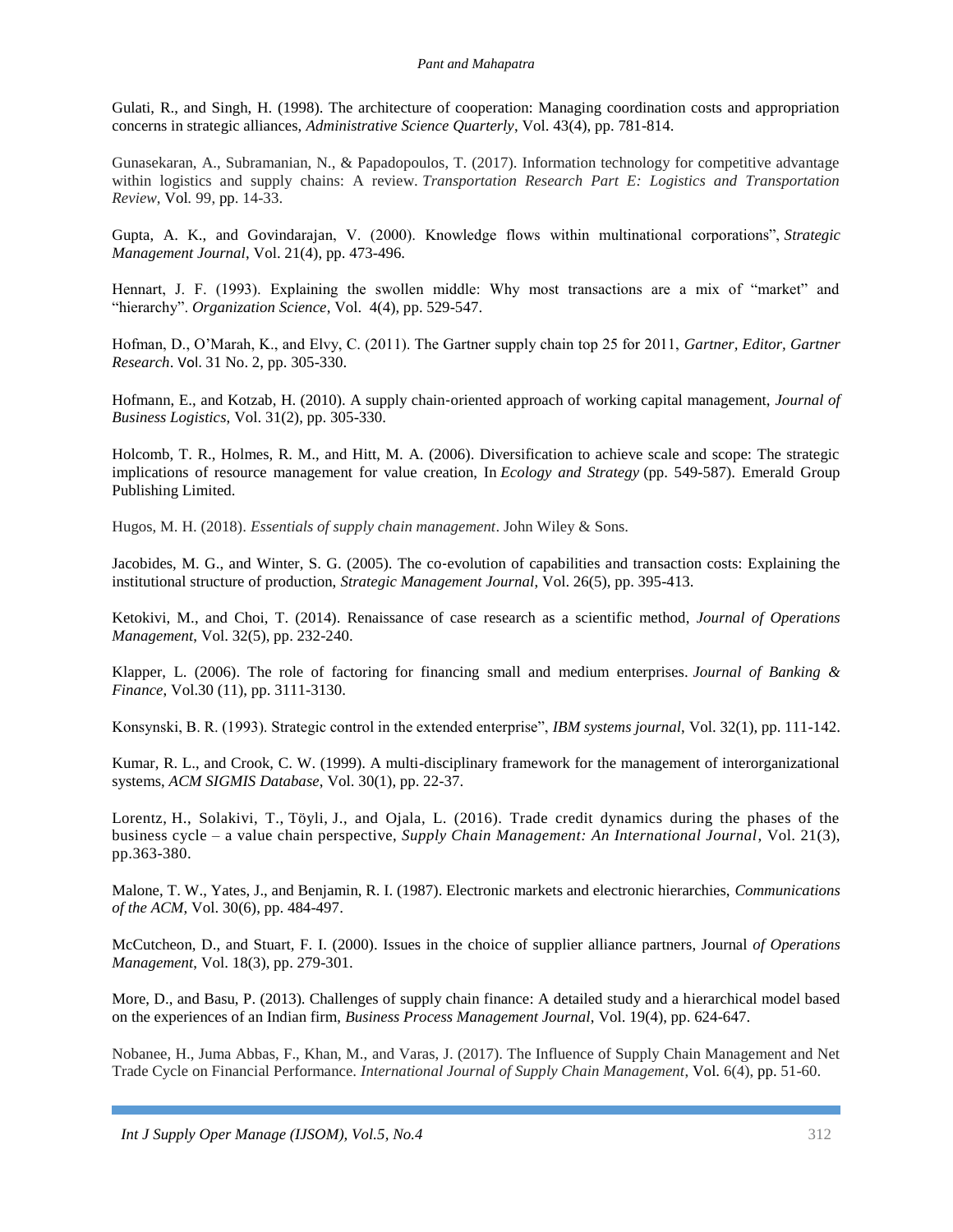Patnayakuni, R., Rai, A., and Seth, N. (2006). Relational antecedents of information flow integration for supply chain coordination, *Journal of Management Information Systems*, Vol. 23(1), pp. 13-49.

Pfohl, H. C., and Gomm, M. (2009). Supply chain finance: optimizing financial flows in supply chains, *Logistics Research*, Vol. 1(3-4), pp. 149-161.

Protopappa-Sieke, M., and Seifert, R. W. (2010). Interrelating operational and financial performance measurements in inventory control, *European Journal of Operational Research*, Vol. 204(3), pp. 439-448.

Rai, A., Patnayakuni, R., and Seth, N. (2006). Firm performance impacts of digitally enabled supply chain integration capabilities, *MIS Quarterly*, Vol. 30(2), pp. 225-246.

Robinson, P. (2007). The 2007 guide to Financial Supply Chain Management, HSBC.

Sari, K. (2007). "Exploring the benefits of vendor managed inventory", *International Journal of Physical Distribution & Logistics Management*, Vol. 37 No. 7, pp. 529-545.

Seifert, D., Seifert, R. W., and Protopappa-Sieke, M. (2013). "A review of trade credit literature: Opportunities for research in operations", *European Journal of Operational Research*, Vol. 231 No. 2, pp. 245-256.

Silvestro, R., and Lustrato, P. (2014). Integrating financial and physical supply chains: the role of banks in enabling supply chain integration, *International Journal of Operations & Production Management*, Vol. 34, No. 3, pp. 298- 324.

Tanrisever, F., Morrice, D., and Morton, D. (2012). Managing capacity flexibility in make-to-order production environments. *European Journal of Operational Research*, Vol. 216(2), pp. 334-345.

Williamson, O. E. (1996). Transaction cost economics and the Carnegie connection, *Journal of Economic Behavior & Organization*, Vol. 31(2), pp. 149-155.

Wuttke, D. A., Blome, C., and Henke, M. (2013a). Focusing the financial flow of supply chains: An empirical investigation of financial supply chain management, *International Journal of Production Economics*, Vol. 145(2), pp. 773-789.

Wuttke, D. A., Blome, C., Foerstl, K., and Henke, M. (2013b). Managing the innovation adoption of supply chain finance-Empirical evidence from six European case studies, *Journal of Business Logistics*, Vol. 34(2), pp. 148-166.

Yin, R. K. (2009). Case study research: Design and methods (applied social research methods). *London and Singapore: Sage*.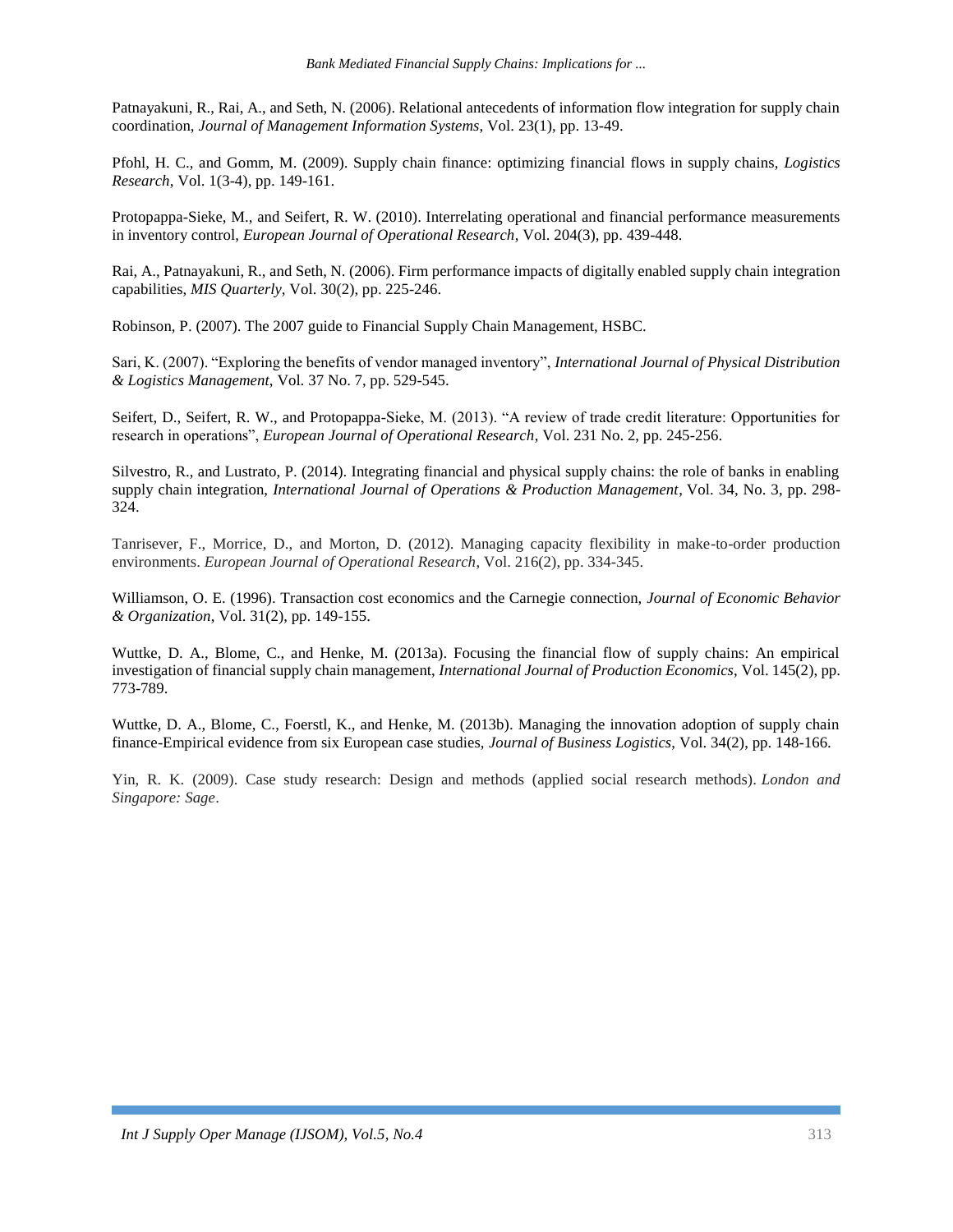## **Appendix 1: Interview Protocol**

Each interview began with an introduction to the purpose of the research. This helped establish a rapport with the interviewee and communicated the purpose of the study (Strauss and Corbin, 1998). Subsequently, we used the following template to conduct in-depth discussion to probe the interviewees' views on FSCM. Issues explored during the interviews:

 $\triangleright$  Structure of FSCM

- Describe the FSCM setup, old and new and explain the differences.
- How do banks distinguish themselves from one another on the basis of e-FSCM structure?
- How are the e-Dealer and e-Vendor initiatives different?
- > Motivations for adoption of e-FSCM
	- What benefits current and future prompt adoption of e-FSCM System compared to old setup?
	- What competitive advantage the manufacturer & their dealers derive from the FSCM?
	- What competitive advantage do banks derive from the FSCM?
- $\triangleright$  Contingencies, experiences and capabilities that encourage/inhibit successful FSCM implementation.
	- $\triangleright$  How do factors such as nature of product or industry, financial resources, IT sophistication, trading partner readiness, any others - prompt adoption of the FSCM?
	- What role does the bank play in enabling the adoption of the FSCM?
- $\triangleright$  Structural, behavioral, operational, and relational characteristics and performance outcomes
	- If a party plays foul (defaults in payments), then how is that handled by the bank, by other members of the FSCM?
	- Are there privacy issues demand visibility to competitors, etc.?
	- How have the various relationships been impacted due to the FSCM? Has it become more collaborative or more competitive? What are the business implications of these changes?
	- How integrated is the FSCM system with other intra or inter-organizational IT (e.g., ERP) systems?
	- Issues about bank financing vs. financing of the dealer by the manufacturer?
	- How (e.g., financial, operational, strategic etc.) have the various parties been benefited?
	- Other benefits of FSCM if any reports, control and MIS etc.
	- Demographic info (e.g., employees, assets, turnover, etc) of participating firms (industry major/dealers).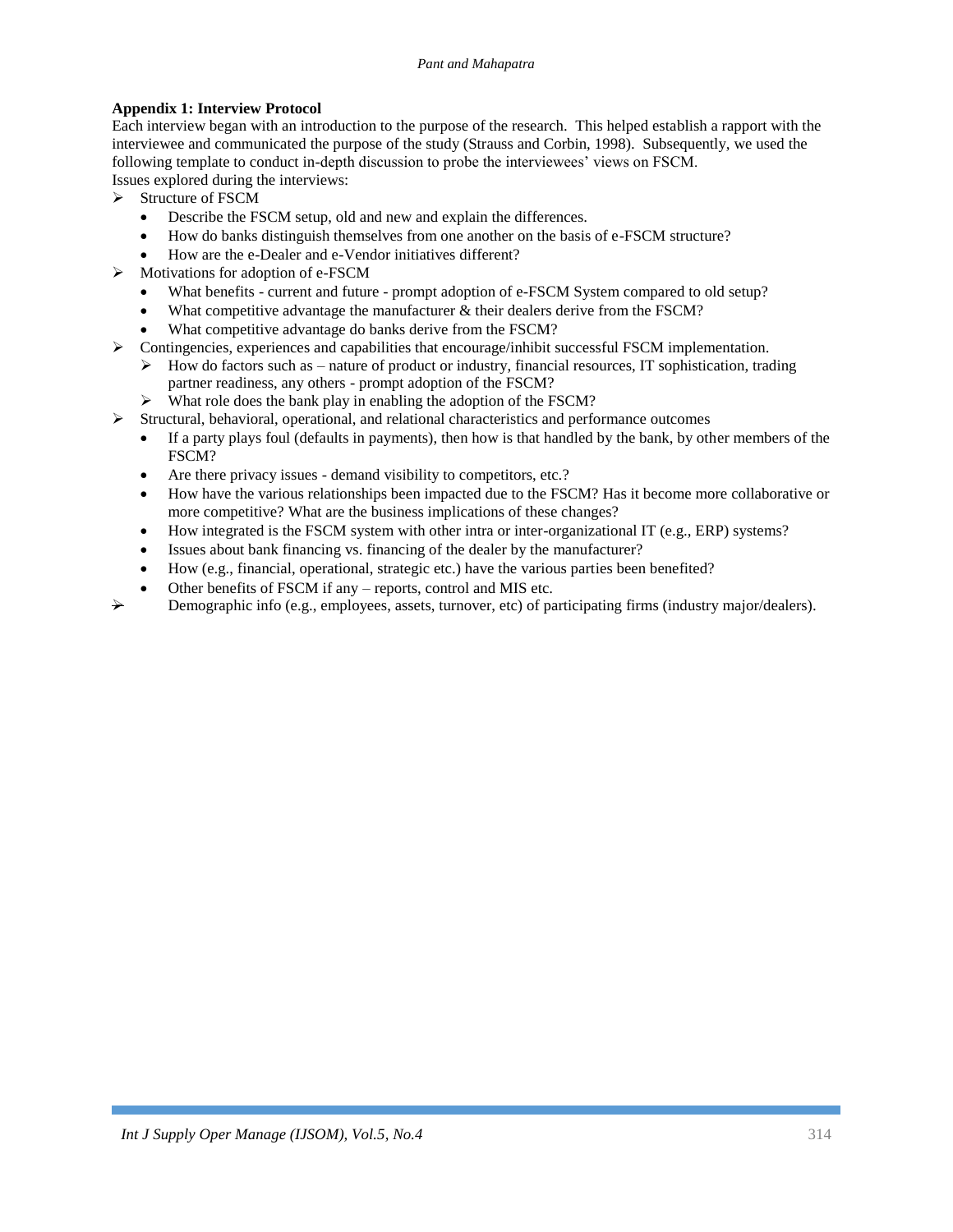| Firm          | <b>Alpha</b><br>(Bank) | <b>Beta</b><br>(Bank) | Gamma<br>(Bank)   | $\mathbf{A}$<br>(Manufg) | $\bf{B}$<br>(Manufg) | $\mathbf C$<br>(Vendor) | D<br>(Dealer)  |
|---------------|------------------------|-----------------------|-------------------|--------------------------|----------------------|-------------------------|----------------|
|               |                        |                       |                   |                          |                      |                         |                |
| Firm $size2$  | USD 28 billion         | USD 11 billion        | USD 48 billion    | USD 43 billion           | <b>USD 161</b>       | USD 11 million          | USD 2 million  |
| (Turnover     |                        |                       |                   |                          | million              |                         |                |
| and/or        |                        |                       |                   |                          |                      |                         |                |
| employees)    |                        |                       |                   |                          |                      |                         |                |
| Informants'   | 2 Chief                | Deputy Vice           | Senior Vice       | Regional in              | $Head -$             | Proprietor and          | Proprietor and |
| job title     | Managers               | President             | President         | charge - Retail          | Customer             | <b>CEO</b>              | <b>CEO</b>     |
| (hours of     | General                | Vice President        | Senior Vice       | Channel                  | Finance              |                         |                |
| interviews)   | Manager                |                       | President &       | Finance                  |                      |                         |                |
|               | Assistant              |                       | Area Head         | Product                  |                      |                         |                |
|               | General                |                       | Director          | $Manager -$              |                      |                         |                |
|               | Manager                |                       |                   | Channel                  |                      |                         |                |
|               | Deputy                 |                       |                   | Finance                  |                      |                         |                |
|               | General                |                       |                   |                          |                      |                         |                |
|               | Manager                |                       |                   |                          |                      |                         |                |
|               | (Supply Chain          |                       |                   |                          |                      |                         |                |
|               | Finance)               |                       |                   |                          |                      |                         |                |
|               | Deputy                 |                       |                   |                          |                      |                         |                |
|               | General                |                       |                   |                          |                      |                         |                |
|               | Manager                |                       |                   |                          |                      |                         |                |
|               | Relationship           |                       |                   |                          |                      |                         |                |
|               | Manager                | Hours of              | Hours of          | Hours of                 |                      | Hours of                | Hours of       |
|               |                        | interview: 5          | interview: 5      | interview: 4             | Hours of             | interview: 3            | interview: 2   |
|               | Hours of               |                       |                   |                          | interview: 2         |                         |                |
|               | interview: 15          |                       |                   |                          |                      |                         |                |
| Years of      | 10                     | 12                    | 15                | 5                        | 3                    | 5                       | 5              |
|               |                        |                       |                   |                          |                      |                         |                |
| experience    |                        |                       |                   |                          |                      |                         |                |
| with FSCM     |                        |                       |                   |                          |                      |                         |                |
|               |                        |                       |                   |                          |                      |                         |                |
| Volume $3$ of | 10%                    | 2%                    | 7%                | 65%                      | 35%                  | 80%                     | 85%            |
| <b>FSCM</b>   |                        |                       |                   |                          |                      |                         |                |
|               |                        |                       |                   |                          |                      |                         |                |
| transaction   |                        |                       |                   |                          |                      |                         |                |
|               |                        |                       | $\sim$ models and |                          |                      |                         |                |

|  | Appendix 2. Characteristics of informants and firms |  |  |
|--|-----------------------------------------------------|--|--|
|--|-----------------------------------------------------|--|--|

**Appendix 3.** FSCM Characteristics across cases **FSCM features: Structure, process and outcomes Company A (manufacturer) – Alpha (Bank) – Company C (Dealer) Company B (manufacturer) – Alpha (Bank) Alpha (Bank) – Company D (Dealer) Company YY**<sup>4</sup> **(manufacturer) – Beta (Bank) – Company XX**<sup>1</sup> **(Vendor) Company YYY<sup>1</sup> (manufacturer) – Gamma (Bank) – Company XXX<sup>1</sup> (Vendor)** Infrastructure: (ownership, technology, facilities etc.) Electronic Dealer Finance Scheme (i.e., e-DFS) owned by Alpha Infrastructure is created and maintained by an IT company Functionality requirements are provided by the bank The infrastructure is web-enabled The infrastructure is capable of seamless integration with business partners' ERP systems Small dealers need just a web browser and Internet connection to connect to the system Supply chain partners pay a small onetime fee to be a part of the system The bank provides training in the use of the system The infrastructure is capable of sending text massages to users' cell Phones Supply Chain Finance System owned by Beta Infrastructure is created and maintained by the bank The infrastructure is webenabled The infrastructure is capable of seamless integration with business partners' ERP systems Supply Chain System Infrastructure is created and maintained by the Gamma The infrastructure is web-enabled Small supply chain partners are able to link with the OEM without much investment in the infrastructure at their end

 $\overline{a}$ <sup>2</sup> Measured in million dollars and numbers

<sup>3</sup> % share of total business

<sup>&</sup>lt;sup>4</sup>Firms that are discussed by the bank but not interviewed by the research team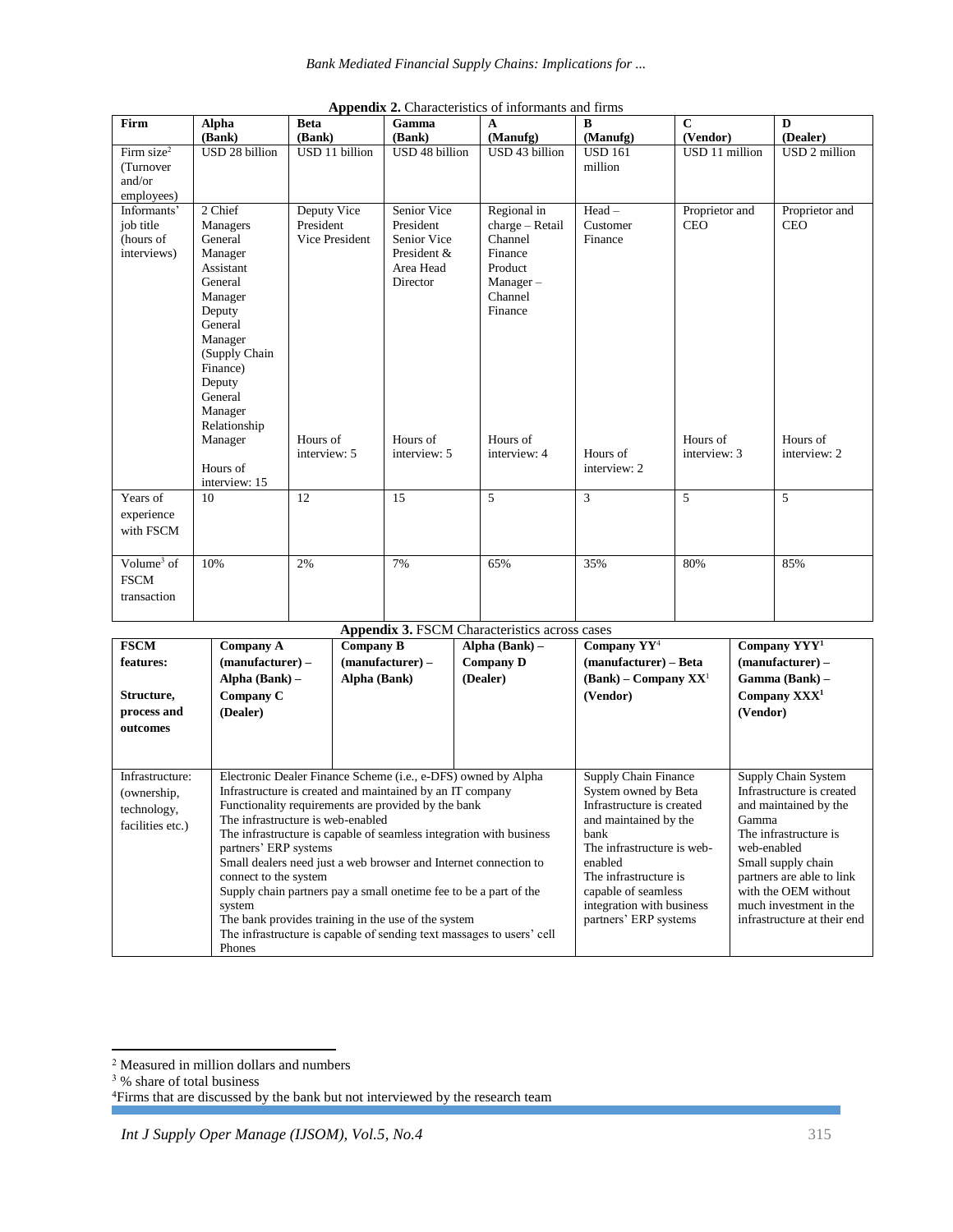| <b>Appendix 3. Continued</b>                                      |                                                                                                                                                                                                                                                                                                                                                                                                                                                |                                                                                                                                                                                                                                  |                                                                                                                                                                                                                                                                                     |                                                                                                                                                                                                                                                                                                                                                                                                                                                                                                                                                                                                                                 |                                                                                                                                                                                                                                                                                        |  |  |
|-------------------------------------------------------------------|------------------------------------------------------------------------------------------------------------------------------------------------------------------------------------------------------------------------------------------------------------------------------------------------------------------------------------------------------------------------------------------------------------------------------------------------|----------------------------------------------------------------------------------------------------------------------------------------------------------------------------------------------------------------------------------|-------------------------------------------------------------------------------------------------------------------------------------------------------------------------------------------------------------------------------------------------------------------------------------|---------------------------------------------------------------------------------------------------------------------------------------------------------------------------------------------------------------------------------------------------------------------------------------------------------------------------------------------------------------------------------------------------------------------------------------------------------------------------------------------------------------------------------------------------------------------------------------------------------------------------------|----------------------------------------------------------------------------------------------------------------------------------------------------------------------------------------------------------------------------------------------------------------------------------------|--|--|
| <b>FSCM</b><br>features:<br>Structure,<br>process and<br>outcomes | <b>Company A</b><br>$(\text{manufacturer}) -$<br>Alpha (Bank) -<br>Company C<br>(Dealer)                                                                                                                                                                                                                                                                                                                                                       | <b>Company B</b><br>$(\text{manufacturer}) -$<br>Alpha (Bank)                                                                                                                                                                    | Alpha (Bank) -<br><b>Company D</b><br>(Dealer)                                                                                                                                                                                                                                      | Company YY <sup>5</sup><br>(manufacturer) - Beta<br>$(Bank)$ – Company $XX1$<br>(Vendor)                                                                                                                                                                                                                                                                                                                                                                                                                                                                                                                                        | Company YYY <sup>1</sup><br>$(\text{manufacturer}) -$<br>Gamma (Bank) –<br>Company XXX <sup>1</sup><br>(Vendor)                                                                                                                                                                        |  |  |
| Operations most<br>affected by<br><b>FSCM</b>                     | Downstream supply<br>chain processes are<br>affected: cash flows<br>are faster; there is<br>more liquidity in the<br>supply chain;<br>dealers are able to<br>stock more<br>inventory; there is<br>increase in sales and<br>inventory turnover;<br>the manufacturer is<br>able to produce<br>more; customers get<br>more variants                                                                                                               | Manufacturer has<br>better view of the<br>demand and has<br>more visibility into<br>the inventory in the<br>supply chain. They<br>are also able to<br>transship inventory<br>from the points of<br>low demand to high<br>demand. | Credit approval<br>process is shortened;<br>the dealer is able to<br>stock more<br>inventory; sales<br>increase and<br>inventory turnover<br>goes up                                                                                                                                | Similar to those of<br>Alpha's FSCM system                                                                                                                                                                                                                                                                                                                                                                                                                                                                                                                                                                                      | Procurement and<br>payment to suppliers;<br>they are able to provide<br>country-specific services<br>to their international<br>customers.<br>Gamma being a global<br>company is able to<br>capture exchange rate<br>related benefits against<br>currencies like USD,<br>Euro, and GBP. |  |  |
| Operational/bus<br>iness<br>(un)certainty                         | Alpha is assured of<br>recovery of its dues<br>from the dealer<br>because of the<br>guarantee $\&$<br>intervention of the<br>manufacturer.<br>Visibility of<br>financial flows<br>mitigates<br>$uncertainty - the$<br>players know when<br>the payments are<br>due and when will<br>cash flows occur.<br>Manufacturer has a<br>better understanding<br>of operations at the<br>dealer's end, i.e., of<br>demand, actual<br>sales, & inventory. | Similar to that of the<br>previous one.                                                                                                                                                                                          | Alpha tells its<br>dealers that it is their<br>policy that they are<br>part of eFSCM,<br>which in turn<br>improves their<br>decision making.<br>Alpha offers<br>additional discounts<br>to buyers who<br>purchase vehicles<br>via eFSCM. This<br>improves their<br>decision making. | Beta does elaborate risk<br>analysis (based oncentral<br>bank (RBI)'s data and<br>ratings of third parties)<br>while approving the<br>eFSCM partners. This<br>reduces their risk.<br>eFSCM facility is available<br>only to large and reputed<br>corporation to reduce<br>business risk.<br>Beta has arrangements<br>with other banks to stop<br>credit to defaulting<br>companies.<br>Beta is averse to extending<br>eFSCM to fast moving<br>consumer goods industries<br>(FMCG) that are perceived<br>to be more risky; focuses<br>on concentrated industries<br>with dominant major<br>players (e.g, Steel and<br>Polymers). | eFSCM offerings are<br>available only to large<br>and reputed corporations<br>to reduce risk.                                                                                                                                                                                          |  |  |

<sup>&</sup>lt;sup>5</sup>Firms that are discussed by the bank but not interviewed by the research team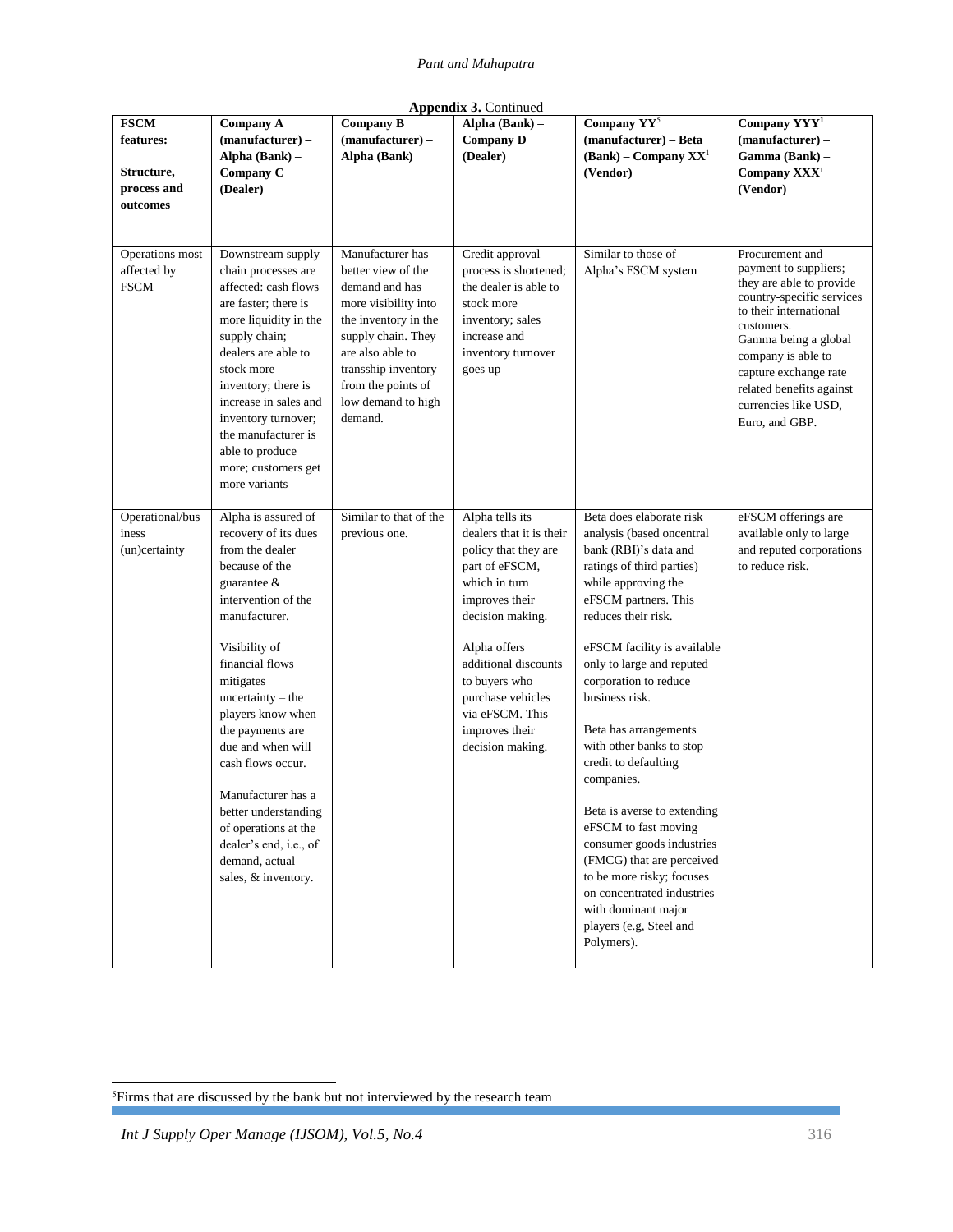|                                                                   |                                                                                                                                                                                                                                                                                                                                                 |                                                                                                                           | Appendix 3. Continued                          |                                                                                                                                                                                                                                 |                                                                                                                                                                                                                                                                                                                                              |
|-------------------------------------------------------------------|-------------------------------------------------------------------------------------------------------------------------------------------------------------------------------------------------------------------------------------------------------------------------------------------------------------------------------------------------|---------------------------------------------------------------------------------------------------------------------------|------------------------------------------------|---------------------------------------------------------------------------------------------------------------------------------------------------------------------------------------------------------------------------------|----------------------------------------------------------------------------------------------------------------------------------------------------------------------------------------------------------------------------------------------------------------------------------------------------------------------------------------------|
| <b>FSCM</b><br>features:<br>Structure,<br>process and<br>outcomes | <b>Company A</b><br>$(\text{manufacturer}) -$<br>Alpha (Bank) -<br>Company C<br>(Dealer)                                                                                                                                                                                                                                                        | Company B<br>$(manufacturer) -$<br>Alpha (Bank)                                                                           | Alpha (Bank) -<br><b>Company D</b><br>(Dealer) | Company YY <sup>6</sup><br>(manufacturer) - Beta<br>$(Bank)$ – Company $XX1$<br>(Vendor)                                                                                                                                        | Company YYY <sup>1</sup><br>$(\text{manufacturer}) -$<br>Gamma (Bank) -<br>Company XXX <sup>1</sup><br>(Vendor)                                                                                                                                                                                                                              |
| Behavioral<br>(un)certainty                                       | The FSCM system<br>keeps a close watch<br>on financial flows<br>which prevents<br>behaviors like<br>delayed or missed<br>payments from<br>dealers.                                                                                                                                                                                              | Dealers who default<br>on payments to<br>Alpha are<br>blacklisted by the<br>manufacturer.                                 |                                                | In the case of default by a<br>dealer, Beta blocks funds<br>to the dealer and<br>reimburses the<br>manufacturer, which<br>recovers some of their<br>losses.                                                                     | Gamma has<br>arrangements in place<br>whereby a part of the<br>loss incurred to buyers<br>due to seller's defaults is<br>assumed by the seller.<br>Gamma ties credit to<br>actual movement and<br>delivery of goods<br>In case of large clients,<br>Gamma adjusts the<br>credit limits according to<br>the duration of their<br>relationship |
| Complexity                                                        | Complexity of the FSCM processes is greatly reduced because (a) the system is computerized and therefore there are no paper<br>trails (b) the design of the system is such that the parties using it need just a Web browser and an Internet connection use it (c)<br>the system is intuitive to use and requires a minimum amount of training. |                                                                                                                           |                                                |                                                                                                                                                                                                                                 |                                                                                                                                                                                                                                                                                                                                              |
| Coordination<br>mechanism:<br>(reliance on<br>price and trust)    | Alpha has a<br>streamlined the<br>process for<br>monitoring and<br>sanctioning for<br>irregular payments<br>Alpha grants need-<br>based advances that<br>are easy to<br>implement through<br>the data in the<br>eFSCM system.                                                                                                                   | Because of<br>increased<br>transparency the<br>manufacturer's need<br>for exercising<br>controls on dealers<br>is reduced |                                                | Because of increased<br>transparency the need for<br>company specific control<br>reduces.                                                                                                                                       |                                                                                                                                                                                                                                                                                                                                              |
| Working capital<br>cost/cash-to-<br>cash cycle time               |                                                                                                                                                                                                                                                                                                                                                 | Working capital cost is reduced for the manufacturer as their cash-to-cash cycle is reduced.                              |                                                | FSCM partners have higher liquid funds because lesser funds are required to maintain run business<br>If the working capital cycle increases beyond the tolerance limit then alerts are raised and corrective actions are taken. |                                                                                                                                                                                                                                                                                                                                              |

<sup>&</sup>lt;sup>6</sup>Firms that are discussed by the bank but not interviewed by the research team